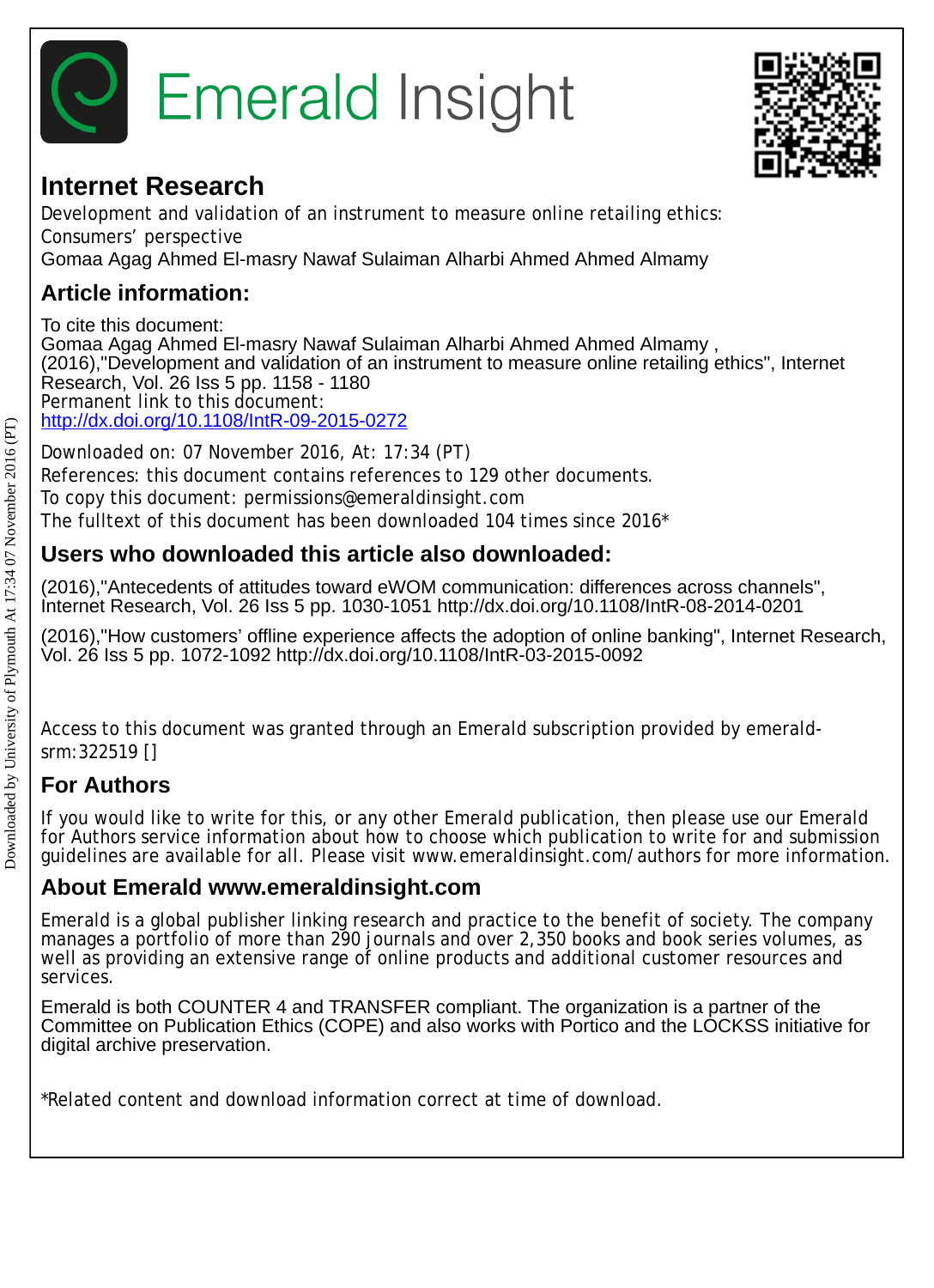INTR 26,5

1158

Received 23 September 2015 Revised 10 November 2015 14 November 2015 Accepted 18 November 2015

# Development and validation of an instrument to measure online retailing ethics

# Consumers' perspective

Gomaa Agag

Department of Management, Plymouth University, Plymouth, UK and Sadat University, Sadat City, Egypt

Ahmed El-masry Department of Finance, Plymouth University, Plymouth, UK and Umm al-Qura College of Business, Mecca, Saudi Arabia Nawaf Sulaiman Alharbi

King Abdulaziz City for Science and Technology, Riyadh, Saudi Arabia, and Ahmed Ahmed Almamy

Department of Management and Marketing, University of Plymouth, Plymouth, UK

### Abstract

Purpose – The purpose of this paper is to identify the dimensions of e-retailing ethics from the consumers' perspective and to develop a reliable and valid measurement instrument.

**Design/methodology/approach** – The paper is based on a quantitative survey conducted among Egyptian consumers aged 18 and above. These were measured on a five-point Likert scale. The reliability and validity of this six-factor scale are verified using empirical data collected randomly from Egyptians' online consumers. Structure equation modelling used to test the suggested model.

Findings – The results showed that buyer perceptions about seller ethics (BPSE) is a second order construct composed of six factors (e.g. privacy, security, reliability, non-deception, service recover, and shared value). The results also showed that the BPSE has strong predictive capability in relation to online customer satisfaction and repurchase intention.

Originality/value – This project is one of the first empirical studies that develop a reliable and valid measurement instrument of BPSE. The findings provide several important theoretical and practical implications for online retailing and academic researchers as well as making a significant contribution to the body of knowledge in the online retailing context.

Keywords Developing countries, Surveys, E-commerce

Paper type Research paper



#### 1. Introduction Purchasing via the internet is one of the most rapidly growing forms of shopping, with

Internet Research Vol. 26 No. 5, 2016 pp. 1158-1180 © Emerald Group Publishing Limited 1066-2243 DOI 10.1108/IntR-09-2015-0272

over three billion users worldwide in 2014, up from 420 million in 2000 and one billion in 2005 (Internet World Stats, 2014). The internet has created tremendous opportunities for both businesses and customers. Distribution channel members can extend their reach and visibility to partners beyond geographical boundaries. In this regard, the internet is a widely used medium that acquires and delivers information and services to customers and business. It is incessantly transforming the way people and businesses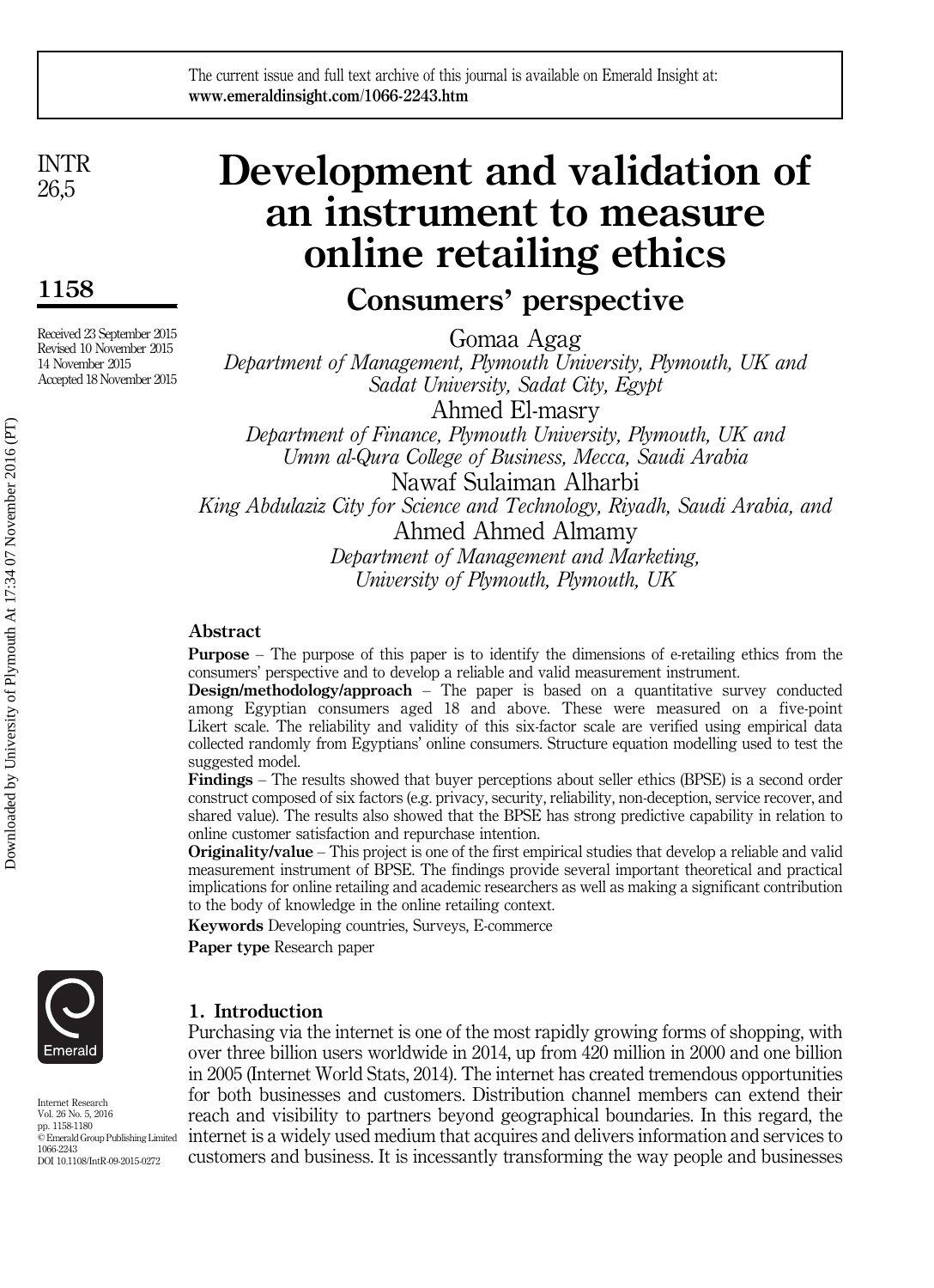interact with each other. With such transformation, impressions of expressed ethical conduct by both parties are now at the forefront.

The internet is often seen as a new environment for unethical behaviour (Freestone and Mitchell, 2004; Elbeltagi and Agag, 2016; Agag and Elbeltagi, 2013). For instance, Citera et al. (2005) cited that ethical transgressions are more likely to happen in e-transactions as compared to face-to-face transactions because of the very nature of the medium. Issues such as privacy, unsolicited e-mail, transaction security, deception continue to be hotly debated in the academic and practitioner literature (e.g. Meinert *et al.*, 2006; Roman and Cuestas, 2008). For example, a survey of 1,009 USA consumers indicated that one in four consumers said they would not shop online because of internet security concerns (Vijayan, 2005).

A number of studies have addressed consumers' ethical believes and practices (Fullerton et al., 1996; Strutton et al., 1997; Vitell and Muncy, 2005), as well as consumers' perceptions of retailers ethics (Roman, 2003; Roman and Cuestas, 2008; Kaynak and Sert, 2012; Lu et al., 2013; Wang, 2014). In addition, the vast majority of earlier research is conceptual in nature, and has primarily focused on privacy issues (Palmer, 2005; Pollach, 2005) neglecting other important ethical marketing issues surrounding the internet such as deception and dishonesty (Murphy *et al.*, 2005). Yet, little research has been conducted on the potential ethical issues regarding online retailing from the consumers' perspective (Roman and Cuestas, 2008). Therefore, both practitioners and scholars need research that: clearly identifies and measures online retailing ethics from the consumers' perspective; fully validates a comprehensive online retailing ethics construct; and explores the dimensionality of online retailing ethics. The primary motivation for this study is thus the development and validation of a scale to measure online retailing ethics from the consumers' perspective.

This study makes several contributions. First and most paramount, the scale will be useful not only in academic research but also in practice. As online retailers need to understand how consumers' ethical perceptions are formed. The present study compiled a list of 22 items (grouped into six factors) that online retailers can use to assess such perceptions. The second key contribution of the present study stems from the analysis of the effects of e-retailing ethics on customer satisfaction and repurchases intention. Overall, this is particularly relevant if we take into account the psychological distance theory. Several theories of interpersonal communication suggest physical proximity in communication fosters stronger bonds between the parties than communication that occurs remotely (Latane, 1981). The current study shows that e-retailing ethics factors become a key means of fostering consumers' satisfaction and repurchase intention in a context where communications occur remotely. Third, this study is the first study to empirically test service recovery and shared value as elements to be assessed when measuring online retailing ethics from the customer's perspective.

We first review the extant literature on marketing ethics (with particular focus on buyer perceptions about seller ethics (BPSE)), where certain gaps will be identified. We then specify the domain of e-retailing ethics. This research then reports a series of studies that develop a measure of e-retailing ethics and assess the new measure's reliability and validity.

#### 2. Background

To create a valid measurement instrument, one must consider the dimensionality of the relevant constructs. One of several steps in this process is a literature review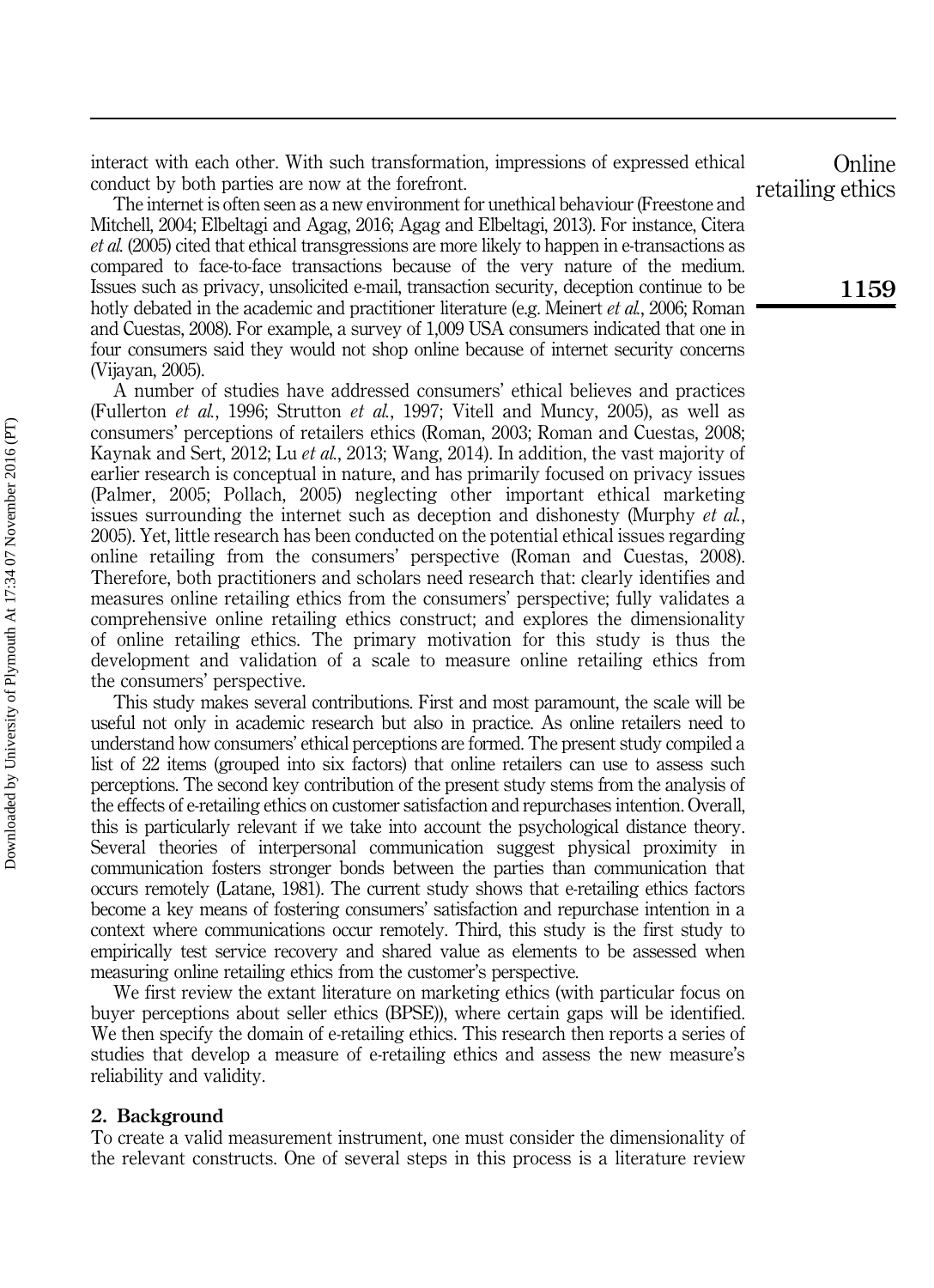(Churchill, 1979). We summarize the results of the empirical studies that specifically address ethical issues related to e-commerce ethics. Then we focus on specifying the domain of e-retailing ethics. INTR

#### 2.1 Marketing ethics

Business ethics defined in most simple terms as the application of ethical principles to business. Gaski (1999) stated that the moral philosophy of Aristotle refers to the meaning of "ethics" as: "human behaviours according to the viewpoint of their rightness and wrongness" (Pires and Stanton, 2002). Ethics referred to the goodness of acts "ethics is considered as all possible moral principles or values which might guide behaviour" (Sherwin, 1983).

Research on ethical marketing first made its appearance in the late 1960s, with the pioneering work of Bartels (1967), who provided the first conceptualization of factors influencing marketing ethics decision-making. Since then, there has been a steady growth of contributions on the subject, reflecting increasing public concern about unethical marketing practices, such as dangerous products, misleading prices, and deceptive advertising. However, it was not until the early 1980s that the important role of ethics in marketing became widely recognized by business practitioners, when, for the first time, many companies and professional associations began to adopt certain codes of ethics in conducting their operations. Reflecting this, academic interest has grown exponentially, with dozens of studies conducted on the subject (see, e.g. reviews by Nill and Schibrowsky, 2007; O'Fallon and Butterfield, 2005; Schlegelmilch and Öberseder, 2010). These can be categorized into five major streams, which are elaborated in the following.

2.1.1 Studies focus on ethical issues pertaining to the key functional areas of *marketing strategy*. The first stream of research focuses on ethical issues pertaining to the key functional areas of marketing strategy, namely:

- the product, such as dangerous and malfunctioning products, package downsizing, brand imitations, and product information negligence (D'Astous and Gargouri, 2001);
- the price, such as overcharging, inaccurate billing, price fixing, price discrimination, and price skimming (Tsalikis and Seaton, 2008);
- the distribution, such as charging full price for a sales item in retail stores, selling only products with high-profit margins, and giving incorrect change to customers (Sarma, 2007); and
- the promotion, such as deception and unfairness in sales promotions, offensive advertising and stereotypes, and advertising of harmful products (Bakir and Vitell, 2010).

Of the four functional areas examined, ethical aspects of promotion attracted most attention, which is in line with trends in the general field of marketing (Nill and Schibrowsky, 2007).

2.1.2 Studies deals with specialized dimensions of marketing ethics. The second group of studies deals with specialized dimensions of marketing ethics, with particular focus on: ethics in marketing education, specifically dealing with its impact on ethical orientations, attitudes, and behaviours of future business leaders (Gioia, 2002); the impact of stakeholder social concerns on social responsibility issues and their effect on

1160

26,5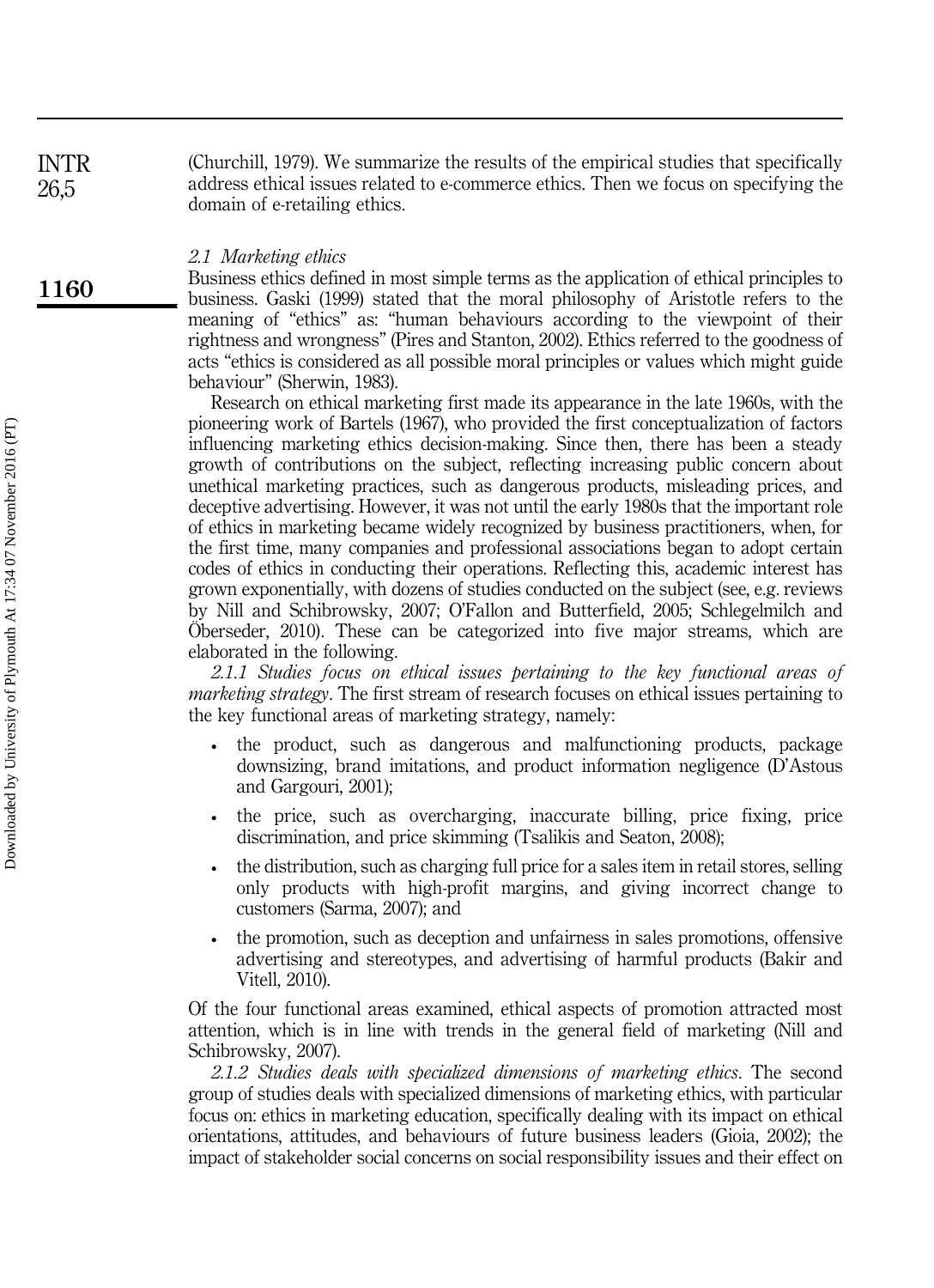business performance (Modesto, 2006); the development of ethical codes and standards guiding marketing and advertising practice (Chonko and Hunt, 2000); ethical aspects of international business transactions (Kolk and Van Tulder, 2004); and ethical issues arising from the use of internet marketing by business organizations (Bush et al., 2000).

2.1.3 Studies focus on the way decision-making on ethical matters is conducted. The third research stream examines the way decision-making on ethical matters is conducted, with various models proposed on the subject, such as those by Ferrell *et al.*  $(2007)$ , Hunt and Vitell  $(2006)$ , Jones  $(1991)$ , and Trevino *et al.*  $(1998)$ . Such models explain how individuals make ethical decisions, thus enabling stakeholders to adjust their decision-making processes accordingly (e.g. Burnaz *et al.*, 2009; Singhapakdi *et al.*, 2010). These models mainly draw on ethical traditions in moral philosophy, and specifically build upon the framework originally developed by Rest (1986), which points to four basic components of ethical decision-making: identifying the moral nature of an issue; making a moral judgment; establishing a moral intent; and engaging in moral action (O'Fallon and Butterfield, 2005). However, scholars in this line of research point to the difficulties in providing a generalized model of ethical decisionmaking due to the existence of various situational factors (Bush *et al.*, 2000).

2.1.4 Studies investigate consumers' perceptions of corporate marketing unethicality. The fourth stream includes studies that investigate consumers' perceptions and responses with regard to corporate marketing unethicality. Research here has taken various directions, such as: the application of consumer ethical concepts in green retailing (Chan et al., 2008); the effects of perceived ethical sales behaviour on customer satisfaction, trust, and commitment (Román and Ruiz, 2005; Leonidou *et al.*, 2013); consumer perceptions of ethical issues surrounding online shopping (Román, 2007); consumers' punishments or rewards resulting from what they perceive as either a firm's ethical or unethical behaviour (Babin et al., 2004); the impact of consumers' commitment on their ethical judgment of the firm's marketing behaviour and the outcomes of this judgment (Ingram *et al.*, 2005); the formation of perceptions by consumers on company or brand ethicality (Brunk and Blümelhuber, 2011); and customer's perception of ethical behaviour and its impact on value received and loyalty (Valenzuela *et al.*, 2010).

2.1.5 Consumers' perceptions of ethical/unethical consumption. The final (and largest) group of studies focuses specifically on consumers' perceptions of ethical/ unethical consumption, and is divided into three sub-areas:

- (1) The first sub-area sheds light on the unethical behaviour of consumers, with some of the issues addressed here referring to: highlighting specific unethical consumer actions, such as shoplifting (Kallis et al., 1986), buying counterfeit or pirated goods (Ang *et al.*, 2001), and purchasing contraband items (Albers-Miller, 1999).
- (2) The second sub-area placed particular emphasis on the role of Hofstede's (1980) cultural dimensions in influencing consumer's ethicality. Specifically, Vitell et al. (1993) established a link between these cultural factors and ethical elements of decision-making faced in business situations. Rawwas et al. (1998) compared ethical attitudes of consumers in countries sharing a similarity of ongoing war and terrorism, but differing significantly in terms of uncertainty avoidance and masculinity, and concluded that contrasting cultures result in different ethical standards. Yoo and Donthu (2002) also revealed that collectivism and uncertainty avoidance are positively related to perceived marketing ethicality, while masculinity and power distance are negatively associated with it.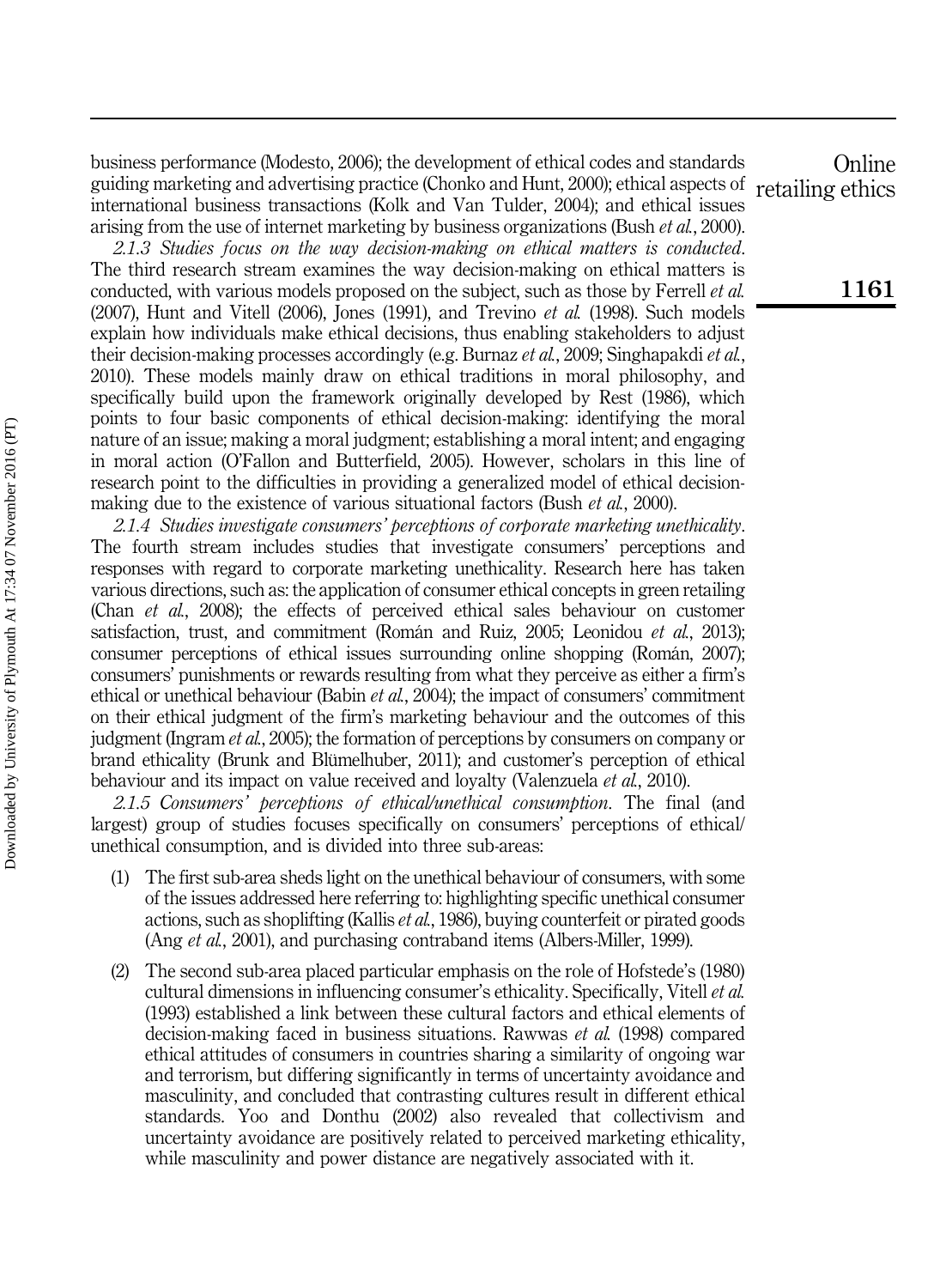(3) The third sub-area focused on how the formation of consumer ethical perceptions is affected by demographic factors, such as gender, age, educational level, marital status, and income group. For instance, Dawson (1995) and Rawwas (1996) found that women tend to consider certain consumer practices as more unethical than do men. Studies conducted by Vitell et al. (1991) and Ramsey et al. (2007) also provided strong evidence that younger people hold lower ethical standards than their older counterparts. Swaidan et al.'s (2003) study indicated that older, more educated, and married consumers are less tolerant of questionable business activities than younger, less educated and single ones, while gender did not play any role in consumers' ethical orientation. The research of Ang *et al.* (2001) revealed that males and those from low-income groups exhibit a more favourable attitude toward counterfeit goods, although age and educational level do not influence consumer ethical decision-making. Finally, Erffmeyer et al. (1999) reported that males, younger, married, and more educated consumers are more likely to accept ethically questionable practices.

#### 2.2 Ethical issues in e-commerce

Research on ethical marketing first made its appearance in the late 1960s, with the pioneering work of Bartels (1967), who provided the first conceptualization of factors influencing marketing ethics decision-making. Since then, there has been a steady growth of contributions on the subject, reflecting increasing public concern about unethical marketing practices, such as dangerous products, misleading prices, and deceptive advertising. However, it was not until the early 1980s that the important role of ethics in marketing became widely recognized by business practitioners, when, for the first time, many companies and professional associations began to adopt certain codes of ethics in conducting their operations. Reflecting this, academic interest has grown exponentially, with dozens of studies conducted on the subject (Kim et al., 2010; Schlegelmilch and Öberseder, 2010).

Bush *et al.* (2000) assessed the perceptions of the ethical issues concerning marketing on the internet among a sample of 292 marketing executives. The authors used an open-ended question "due to the lack of published research from which scaled items could be developed" (Bush et al., 2000). The ethical concerns most often mentioned regarding marketing on the internet was the security of transactions. The next three most often mentioned ethical concerns were illegal activities (e.g. fraud, hacking, privacy, and honesty/truthfulness of the information on the internet). Singh and Hill (2003) study focused on consumers' concerns regarding online privacy in Germany. Their results suggest that consumers' perceptions about internet use and online behaviours are affected, among other things, by their perceptions regarding privacy in general, and how they view the role of the government and the role of companies in protecting consumer privacy. Miyazaki and Fernandez (2001) evaluated consumers' concerns regarding online shopping. Four major concerns emerged from a sample of 189 consumers; three of these concerns were related to ethical issues. The first category, privacy, contained a variety of concerns, such as sharing of personal information, unsolicited contacts from the online retailers, and undisclosed tracking of shopping behaviour. The second category, system security, included concerns about potentially malicious individuals who breach technological data protection devices to acquire customers' personal and financial information. The third category, online retailer fraud, focused on concerns regarding fraudulent behaviour by the online

INTR 26,5

## 1162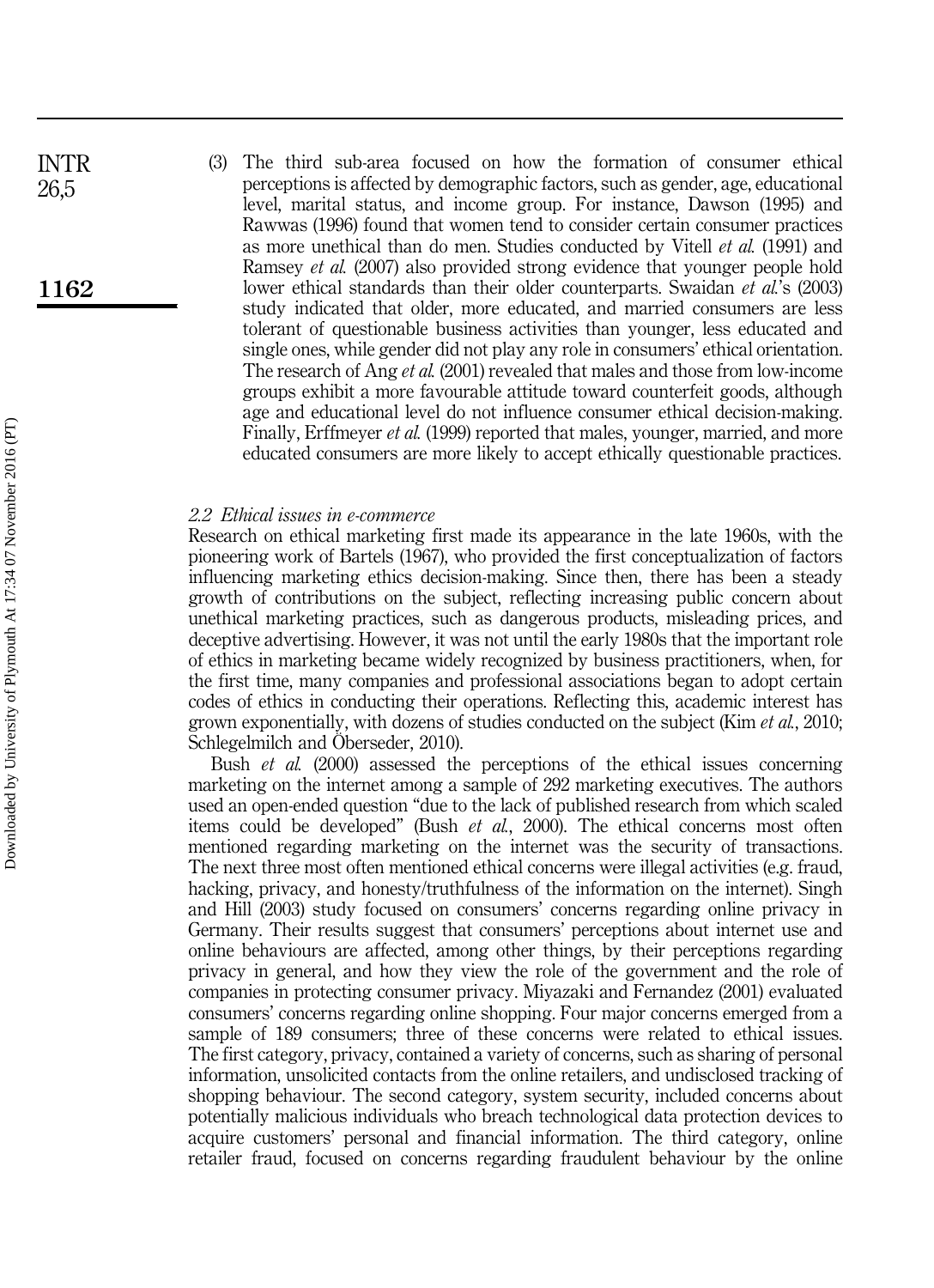retailers, such as purposeful misrepresentation or non-delivery of goods. Similarly, Forsythe *et al.* (2006) developed a three-factor scale to measure the perceived risks of online shopping. One of them (financial risk) was related to ethical issues. Financial risk was defined as potential net loss of money, and included consumers' sense of insecurity regarding online credit card usage.

After reviewing marketing ethics literature, Schlegelmilch and Öberseder (2010) argued that internet ethical issues are privacy, identity theft, and phishing. In exploring a special e-commerce ethics, Kracher and Corritore (2004) identified the key issues of access, intellectual property, privacy and informed consent, protection of children, information security, and trust. To provide a scale that measures the perceived ethics of online retailers, Roman (2007) developed the CPEOR from a consumer perspective. This scale is composed of security, privacy, non-deception, and fulfilment parameters. However, it must be reviewed and analysed from a different perspective due to the increasing capabilities of computers and the internet (Ellis and Griffith, 2001; Jackson et al., 1997). Therefore this study develops a comprehensive scale from the consumer perspective composed of six dimensions, namely, security, privacy, non-deception, fulfilment, service recovery, and shared value.

#### 2.3 Specification of the domain of the BPSE

The first step in the procedure for developing new measures involves specifying the domain of the construct (Churchill, 1979). Typical definitions of business ethics refer to the rightness or wrongness of a business action (Beauchamp and Bowie, 1979). In a general sense, the term business ethics refers to a set of moral norms and principles that guide people's behaviour (Sherwin, 1983). The terms unethical or ethical describe an individual's subjective moral judgment of right/wrong or good/bad. Philosophy offers two fundamental types of moral principles that guide evaluations: deontological and teleological (Barnett et al., 2005). When deontological principles are applied, the judgment is rules based: an individual evaluates an action as right or wrong by referring to higher moral duty, norms, or the law. Teleological evaluation, on the other hand, considers the possible outcomes of following a particular rule or action or of taking an alternative route, and tries to predict how much good or bad will come in either event. The teleological perspective entails taking into account perceived consequences, their probability, desirability, and the severity of positive or negative impact. Scholarly support exists for the notion that an individual's ethical judgment can be a function of both deontological norms and teleological considerations (Shanahan and Hyman, 2003).

Drawing on the above studies, in this research, BPSE is defined as positive consumer perceptions about the behaviour of e-retailers that handle consumers in a confidential, fair, honest, and sincere manner that ultimately protects consumers' interests. At this stage of the scale development, the lack of prior empirical research in this area prevented us from hypothesizing the dimensions of e-retailing ethics. However, based on conceptual contributions on internet ethics (Roman and Cuestas, 2008) as well as research on online retailing ethics (Cheng *et al.*, 2013) it was expected that e-retailing ethics would have at least six dimensions, namely, privacy; security; reliability/fulfilment; non-deception; service recovery; and shared value.

#### 3. Scale development

#### 3.1 Study 1: item generation

This research generated an initial pool of more than 68 items from a review of previous literature (e.g. Wolfinbarger and Gilly, 2003; Massad and Beachboard, 2009;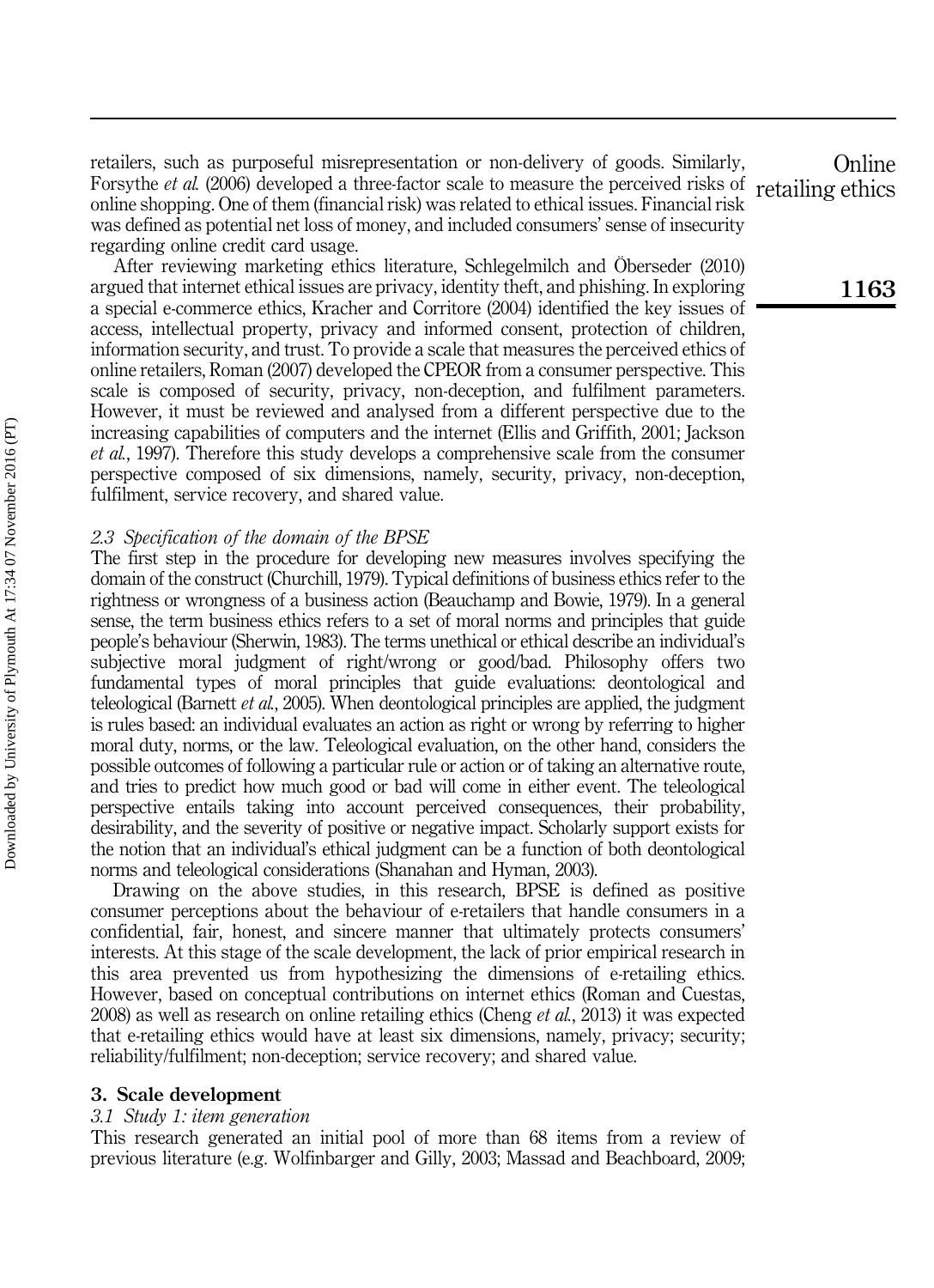Schwaig et al., 2013; Siponen et al., 2014; Riquelme and Román, 2014; Chou et al., 2015). Five in-depth interviews and three focus group interviews (with 10-18 members each) were conducted with convenience samples of online consumers; in order to: help in the process of defining the dimensions of the construct, generate new items, perform a thorough evaluation of the item wording, and eliminate any redundant, ambiguous, or poorly worded items. Focus groups lasted two hours approximately. Initial questions were related to participants' typical online shopping experiences, what were their concerns (e.g. privacy, security, not having the product delivered, etc.) when buying from an online retailer, and if there were goods or services they will not purchase online. Next, they were requested to focus on the website where they made the last purchase. Overall, 68 scale items were finally generated from the literature and interviews. Seven marketing faculty and PhD students then evaluated these 68 items. After reading the definition of each dimension of online retailing ethics, and a related explanation, they assigned the items to one of the six dimensions or to a "not applicable" category. An item was retained if at least six of the judges chose the same category (Tian et al., 2001). Additional four judges rated how well each of the 68 items reflect the different dimensions of online retailing ethics, using the following scale:  $1 =$ clearly representative,  $2 =$ somewhat representative, and  $3 =$ not at all representative. For the six dimensions, this study retained only items that three judges evaluated as clearly representative and that a fourth judge evaluated as somewhat representative (Bearden *et al.*, 2001). This process eliminated 25 items, leaving 43 items. 1164 INTR 26,5

#### 3.2 Study 2: item purification

In an effort to determine the factor structure of e-retailing ethics and purify the measurement tool, this research used a questionnaire survey. The e-mail message sent with the survey described the research purpose and invited each receiver to participate in the survey by filling in the attached e-questionnaire. Surveying by e-mail possesses numerous advantages over conventional interviewing methods. E-mail surveys offer a more efficient and convenient form of data collection (Best and Krueger, 2002). In addition, an online approach can be more effective for identifying and reaching online shoppers. Data were collected from students in major universities in Egypt, e.g. American University, Assiut University, and Suez Canal University. Students' samples have often been used in online shopping research (Kim *et al.*, 2007; Li *et al.*, 2003). This is justifiable as students are computer-literate, having few troubles in using new technology. Students are potential consumers of electrical goods, having actual online experiences (Yoo and Donthu, 2001), being homogeneous in nature ( Jahng et al., 2000). We obtained a usable sample of 280 students.

This study first examined corrected item-to-total correlations and item correlations for each set of items representing e-retailing ethics, and then deleted items that had corrected item-to-total correlations below 0.50 and item correlations below 0.20 (Bearden *et al.*, 2001). This process resulted in the removal of fourteen items. Following this, this research then evaluated the remaining items using exploratory factor analysis (principal components factor analysis with varimax rotation). The process eliminated items that had a factor loading below 0.50, high-cross loadings above 0.40, and low commonalities below 0.30 (Hair *et al.*, 2009). The final factor analysis resulted in six factors explained 75.97 per cent of the total variance.

The first factor, "reliability/fulfilment" explains 21.34 per cent of the variance and consists of four items. These items are related to the accurate display and description of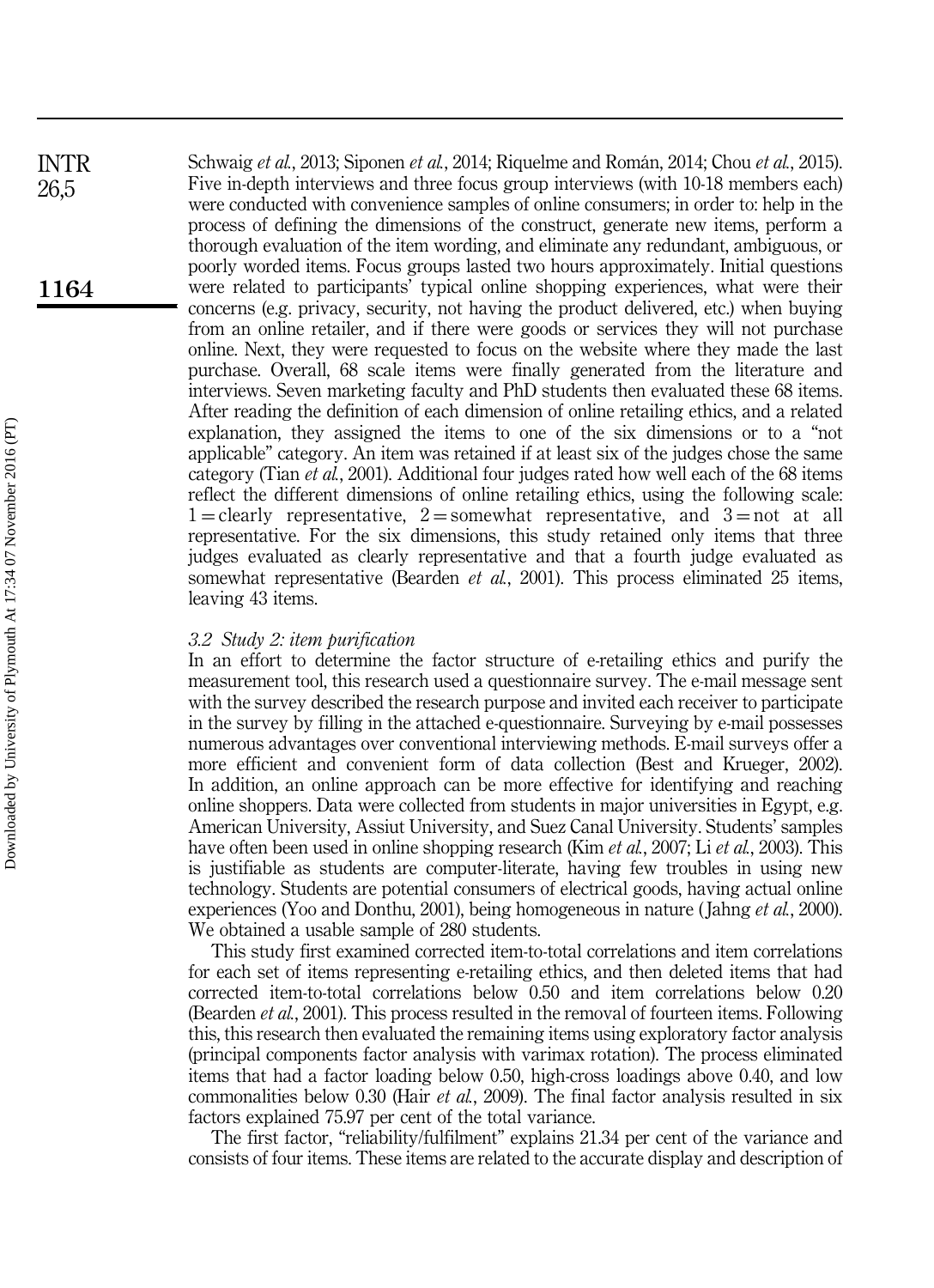a product so that what the customer receives is what he thought he ordered, and the delivery of the right product within the timeframe promised (Wolfinbarger and Gilly, 2003). Earlier research has found fulfilment/reliability to be one of the key dimensions of online service quality as perceived by consumers (Parasuraman et al., 2005). Reliable response is an important factor of service quality because it can influence the customers' satisfaction (Kalakota and Whinston, 1996). Roman (2007) found fulfilment to be one of the important dimensions of online retailing ethics. In another study, Ndubisi *et al.* (2011) showed that service reliability leads to customer satisfaction, and indirectly, to loyalty which is mediated by satisfaction.

The second factor, "security", consists of three items accounting for 16.54 per cent of the variance. Security provided by an online retailer refers to the safety of the computer and credit card or financial information (Bart et al., 2005). Customers believe that the internet payment channels are not always secure and could potentially be intercepted (Jones and Vijayasarathy, 1998). This reduces the customer's trust, discouraging them from providing personal information and making online purchases. On the other hand, Klang (2001) argues that the level of uncertainty and risk that customers perceive in electronic transactions is not dependent on whether the transactions are actually secure or not. Even if retailers adhere to a scientific assessment of security based on technological solutions and moral guidelines, customers' perceived sense of security would still be necessary to create the required level of trust to enable online transactions (Pavlou and Chellappa, 2001).

The third factor "privacy", explains 12.87 per cent of the total variance. The three items on this factor relate to the concept of information risk (Roman and Cuestas, 2008; Riquelme and Román, 2014). Privacy extends itself beyond the uncertainty of providing personal information on a website, but includes the degree to which information is shared or sold to third parties that have marketing-related interests (Miyazaki and Fernandez, 2001). Privacy policies of online retailers involve the adoption and implementation of a privacy policy, disclosure, and choice/consent of customers (Anon, 2005). Benassi (1999) states that mechanisms such as trust-providing intermediaries and institutional infrastructures that establish and enforce rules and regulations can build trust by addressing privacy concerns.

The fourth factor, "service recovery", consists of five items accounting for 9.89 per cent of the variance. The five items of this factor measured consumers' perceptions of the fairness of the e-commerce companies' recovery effort during the transaction processes. Social exchange theorists have identified three dimensions of perceived justice that influence how people evaluate exchanges: distributive justice, interactional justice, and procedural justice (Wu, 2013). The results of a prior study also provided strong support for the effects of service recovery on consumers' perceptions of justice (Smith *et al.*, 1999). In addition to the support in the literature, during the studies in-depth interviews and focus group meetings with online consumers, many of the participants expressed concern about service recovery in the context of e-commerce companies' ethics. For instance, the following quotes from focus group meetings evidence the relevance of this dimension: "this website was not ethical. I was dissatisfied with the site's response to my complaint about after service"; "I was compensated for the delayed delivery of products purchased on this website".

The fifth factor, "non-deception" consists of 4 items accounting for 8.44 per cent of the variance. These items refer to the extent to which the consumer believes that the online retailer does not use deceptive or manipulative practices with the intent to persuade consumers to purchase the website's offerings. This dimension focuses on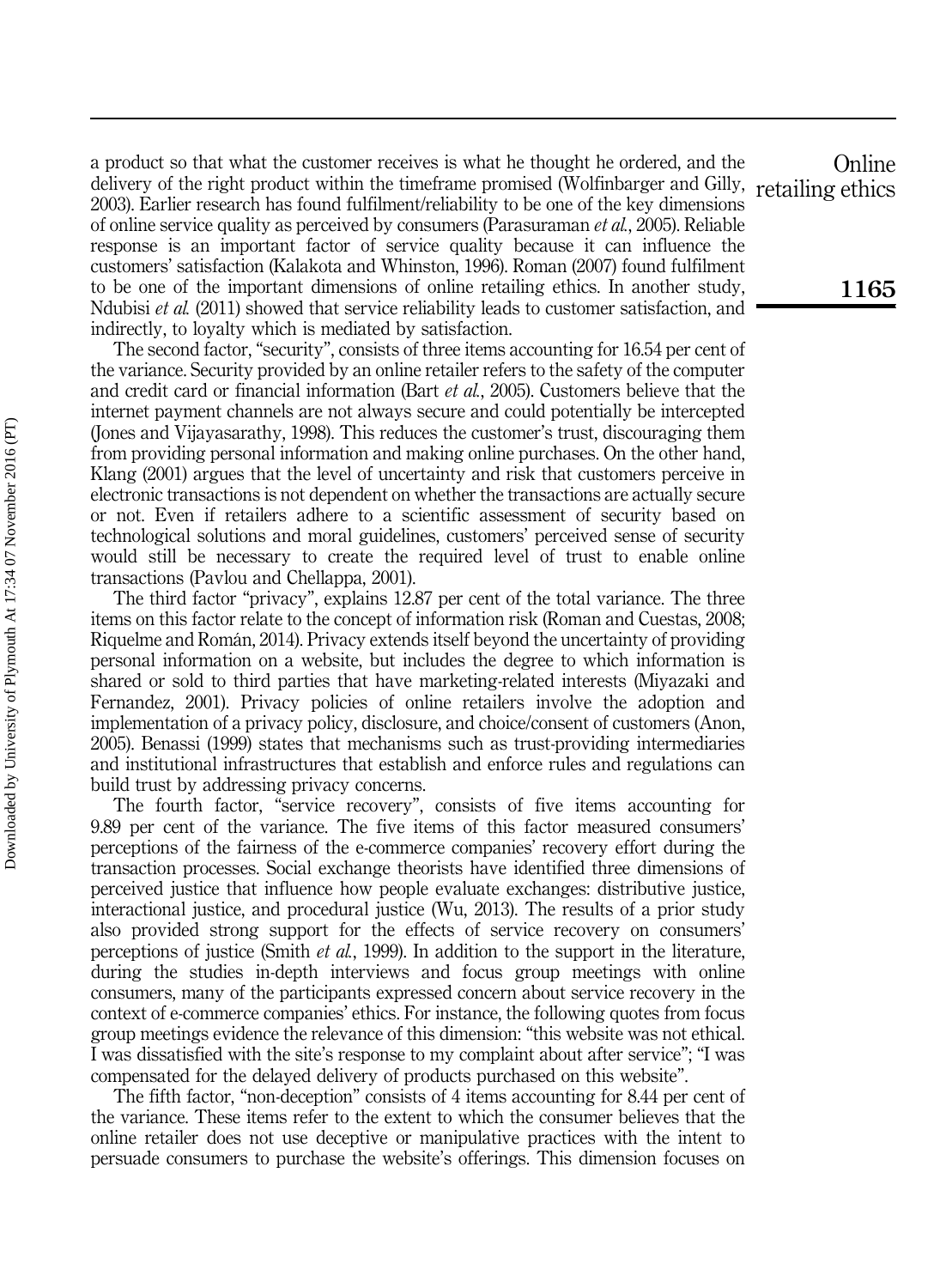consumer's perceptions of online retailer's deceiving/misleading practices, rather than on the act of deception itself. Prior research on deceptive advertising has focused largely on identifying the specific types of claims that lead consumers to make erroneous judgments and its consequences on consumers' beliefs, affect, and behavioural intentions (Burke et al., 1988; Darke and Ritchie, 2007). For instance, findings from Darke and Ritchie (2007) showed that deceptive advertising engenders consumers' distrust. Few studies (Ingram et al., 2005; Ramsey et al., 2007) found that deceptive selling actions decrease customer satisfaction and trust.

The last factor, "shared value", consists of three items and explained 6.89 per cent of the total variance. Shared value is the extent to which partners have beliefs in common about what behaviours and goals are important or unimportant and right or wrong (Morgan and Hunt, 1994; Agag and El-Masry, 2016a, b, c). Ethics is a key aspect of shared value. Morgan and Hunt (1994) have conceptualized shared values through the extent to which ethics is compromised and the consequences of unethical behaviours. High standards of retailers' ethics such as e-governance, taking permission from user for mailing lists or preventing children from accessing adult content are especially important for online retailing.

Based on the results of the factor analysis, seven more items were removed as they had relatively substantial cross-loadings with the other e-retailing ethics dimensions. These analyses resulted in 22 items remaining across the six dimensions of e-retailing ethics (four items measuring fulfilment/reliability, three items measuring security, three items measuring privacy, five items measuring service recovery, four items measuring non-deception, and three items measuring shared value) that were subjected to further testing in Studies 2 and 3. Cronbach's  $\alpha$  values for the six dimensions ranged from 0.76 to 0.92, all exceeding the 0.70 cut-off value recommended by Nunnally (1994). The Kaiser-Meyer-Olkin value of 0.948 and a significant  $\chi^2$  value for the Bartlett's test of sphericity  $(\chi^2 = 7,403.15, p < 0.001)$  indicated that factor analysis was appropriate for the data. Following list shows the final list of items retained for confirmatory factor analysis. BPSE scale:

- (1) Privacy (composite reliability  $(CR) = 0.751$ , average variance extracted  $(AVE) = 0.503$ :
	- the site clearly explains how user information is used;
	- information regarding the privacy policy is clearly presented; and
	- the site shows that it complies with the rules and regulations governing online data protection.
- (2) Security  $(CR = 0.823, AVE = 0.609)$ :
	- the site appears to offer secure payment methods;
	- the security policy is easy to understand; and
	- this site has adequate security features.
- (3) Reliability ( $CR = 0.853$ ,  $AVE = 0.593$ ):
	- the price shown on the site is the actual amount billed;
	- you get what you ordered from this site;
	- promises to do something by a certain time, they do it; and
	- the products I looked at were available.

INTR 26,5

1166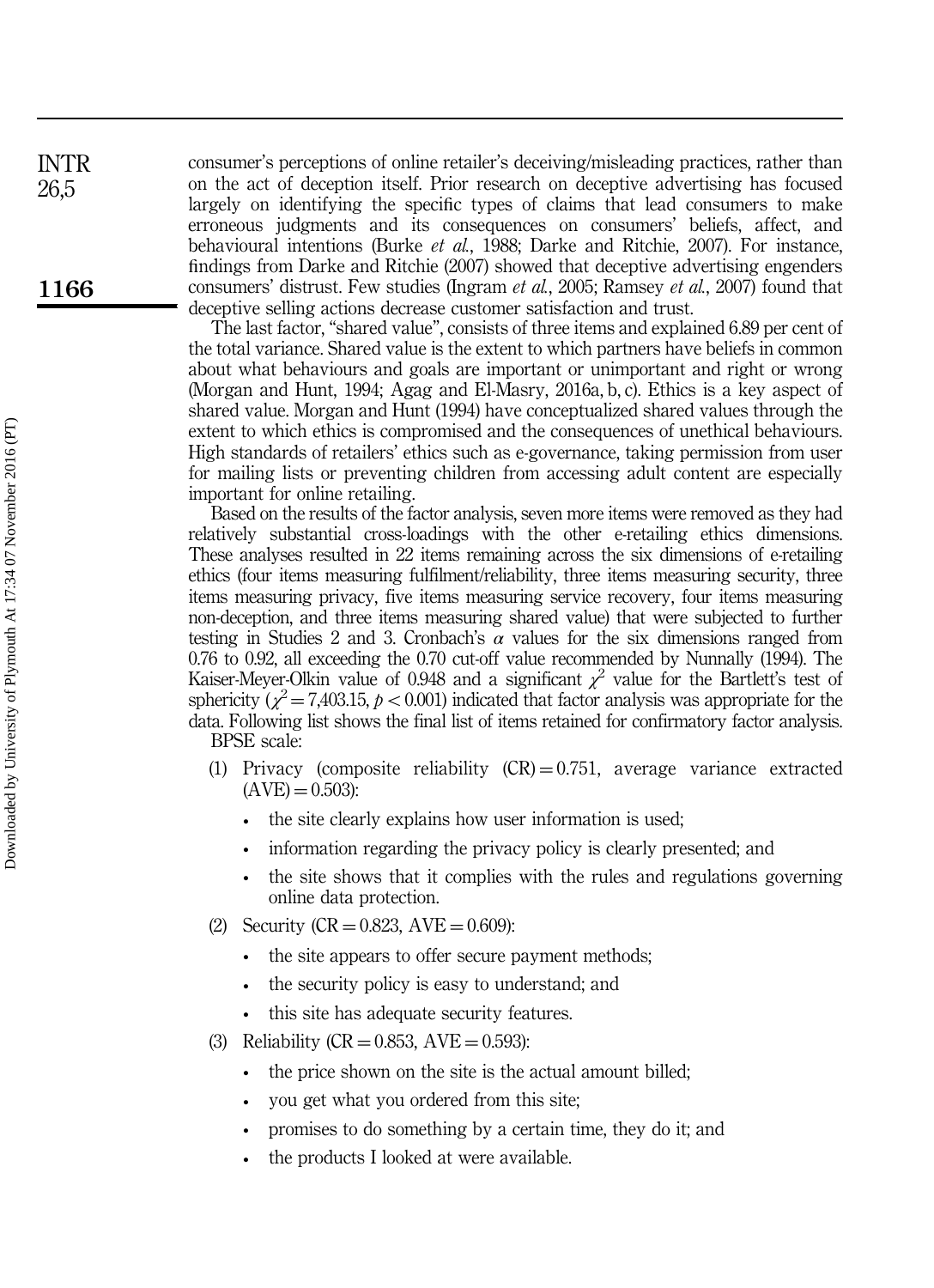• the site exaggerates the benefits and characteristics of its offerings;

- this site takes advantage of less experienced consumers to make them purchase;
- this site attempts to persuade you to buy things that you do not need; and
- this site is not entirely truthful about its offerings.
- (5) Service recovery  $(CR = 0.890, AVE = 0.619)$ :
	- this online store has a return policy;
	- there is a compensated policy for any delay in delivery of products/services;
	- this online store responds to customer complaints promptly;
	- this online store has a tracking mechanism for service recovery to identify customer satisfaction; and
	- this online store tells you what to do when online transaction cannot be completed.
- (6) Shared value  $(CR = 0.816, AVE = 0.528)$ :
	- the online service provider respects our business values;
	- the online service provider and our company have a mutual understanding of each other's business values; and
	- the online service provider sticks to highest level of business ethics in all its transactions.

#### 3.3 Study 3: reliability assessment and construct validation

To evaluate the reliability and validity of the scale, this study recruited researchers to serve as data collectors for Study 3. Respondents have been contacted face-to-face and gave the self-administered questionnaire. This data collection procedure yielded 310 responses. Of the respondents, 58 per cent were male. About 73.2 per cent of the respondents belonged to the age group of 21-30, and most of the respondents were currently students (82.9 per cent).

3.3.1 Dimensionality and reliability. To assess the dimensionality of the constructs, confirmatory factor analysis has been conducted using Amos 21.0.0 (Arbuckle, 1999). Figure 1 shows the results for the confirmatory factor analysis. The results confirmed the dimensionality of the 22-item, six-dimension scale  $(\chi^2_{(215)} = 758.317, p < 0.001,$  $CFI = 0.915$ ,  $GFI = 0.962$ ,  $NNFI = 0.963$ ,  $RMR = 0.058$ ,  $RMSEA = 0.064$ ). This study also assessed the reliability of each scale by calculating CR and AVE. The results indicated that the scale possesses good reliability, as the CR for each scale is greater than 0.70, and the AVE for each dimension is greater than 0.50 (Bagozzi and Yi, 1988) (see Table I). These results suggest that no further deletion of items is necessary.

3.3.2 Construct validity. All factor loadings were statistically significant and were greater than 0.7, indicating convergent validity. Discriminant validity has been tested by comparing the AVE by each construct to the shared variance between the construct and all other variables (Gefen *et al.*, 2000) (see Table I). This indicates that each construct shared more variance with its items than it shared with other constructs, thereby demonstrating discriminant validity.

1167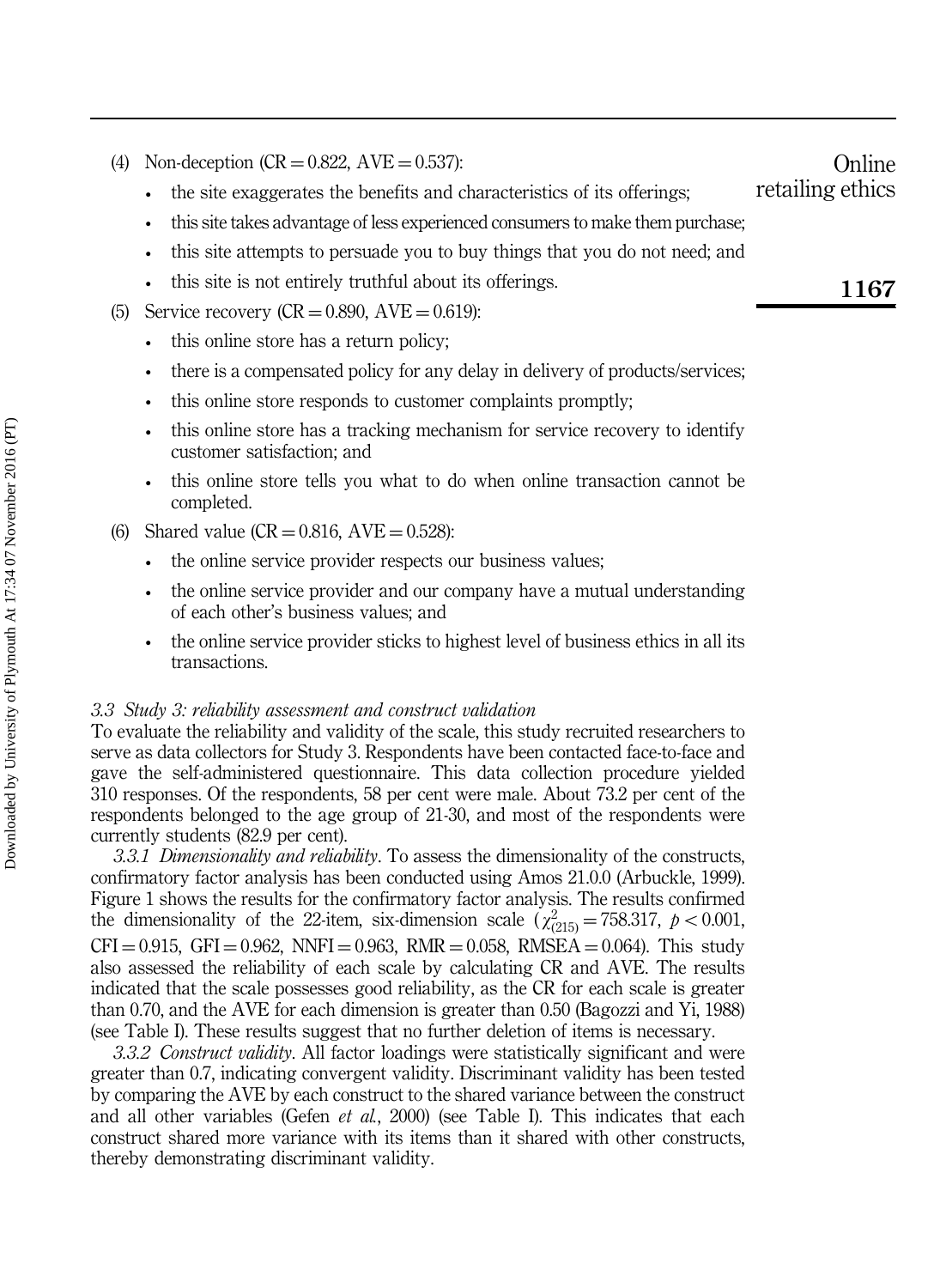

|                                    |                                                       |             |                         |       |       | CR AVE FIRACY SECURITY RELIABILITY NON-RECEPTION RECOVERY |       | value |
|------------------------------------|-------------------------------------------------------|-------------|-------------------------|-------|-------|-----------------------------------------------------------|-------|-------|
| Table I.                           | Privacy (PV)                                          |             | $0.751$ $0.503$ $0.710$ |       |       |                                                           |       |       |
| Results of composite Security (SC) |                                                       | 0.823 0.609 | 0.605                   | 0.832 |       |                                                           |       |       |
| reliability and                    | Reliability (RL)                                      | 0.853 0.593 | 0.494                   | 0.781 | 0.854 |                                                           |       |       |
| convergent/                        | Non-deception $(DC)$ 0.822 0.537                      |             | 0.571                   | 0.806 | 0.770 | 0.751                                                     |       |       |
| discriminant validity              | Service recovery (SR) 0.890 0.619                     |             | 0.406                   | 0.678 | 0.716 | 0.672                                                     | 0.787 |       |
| testing                            | $\frac{1}{2}$ Shared value (SV) $\frac{0.816}{0.528}$ |             | 0.490                   | 0.759 | 0.689 | 0.733                                                     | 0.743 | 0.757 |

Following the method utilized by Doll et al. (1994) and Dabholkar et al. (1996), we performed CFA analyses using Amos 21 comparing several possible factor structures (see Table II). We compared the fit of the six factors model to that of a series of alternative models with fewer factors: five-factor model (privacy+security, non-deception, reliability, service recovery, and shared value ) and four-factor model (privacy+security+reliability, non-deception, service recovery, and shared value) and three-factor model (privacy +security+reliability, non-deception+service recovery, and shared value) and a two-factor model (privacy+security+reliability+non-deception+service recovery, and shared value), and finally, one-factor model (privacy+security+reliability+non-deception+service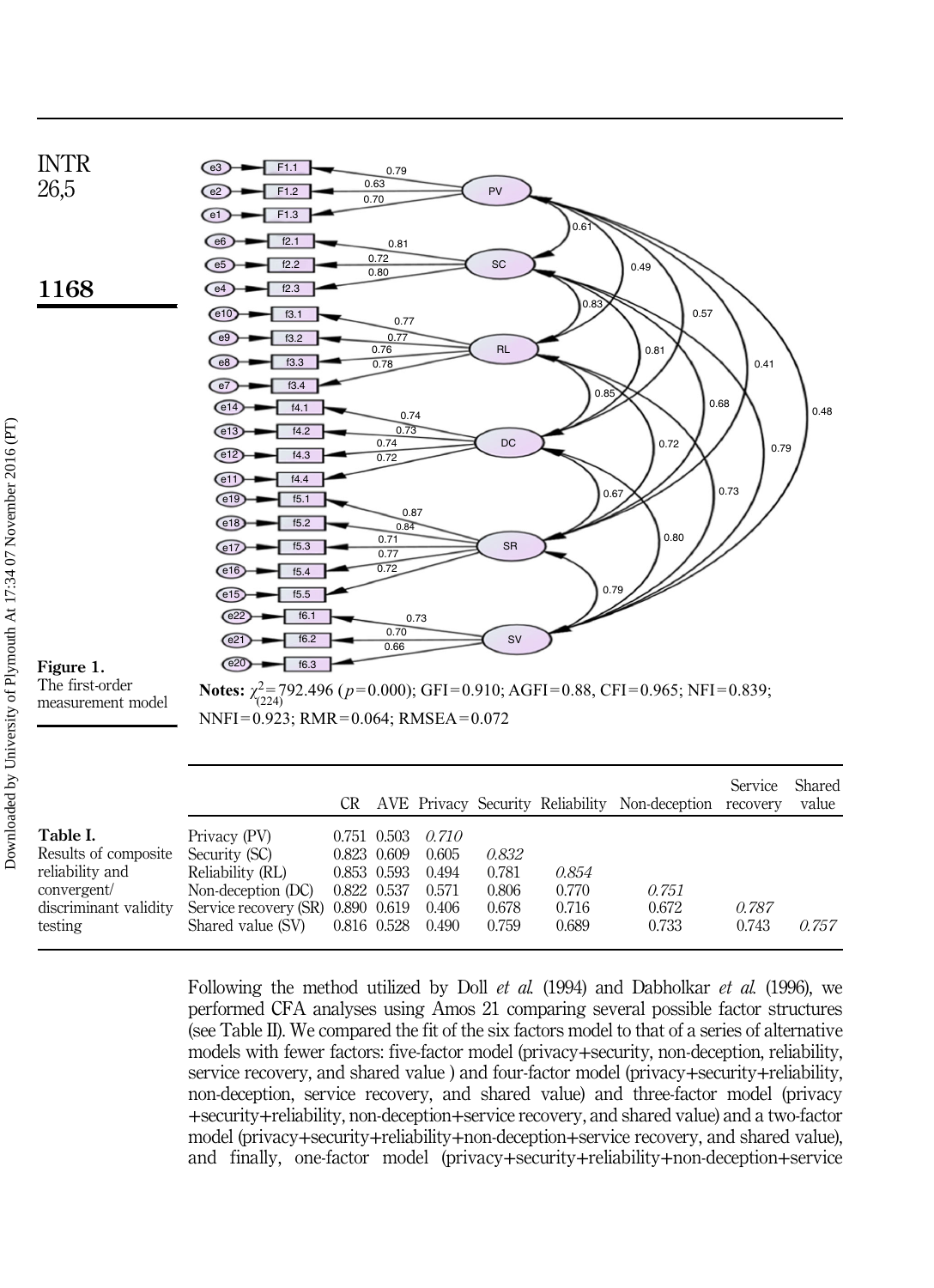recovery+shared value). As shown in Table II, the six factors model, one second-order factor fits the data much better than the other factor models.

The overall fit measures suggest that the model is a plausible representation of the structures underlying the empirical data. The CFI =  $0.971$ , GFI =  $0.915$ , NNFI = 0.930,  $RMR = 0.058$ ,  $RMSEA = 0.064$ , clearly exceed the threshold values recommended in the extant literature (Bagozzi and Yi, 1988). This provides strong support for the six dimensions as aspects of e-retailing ethics. The six-factor models, one with a higher order factor and one without, perform similarly on all fitness measures, and better than the other models. Consequently, either of the six-factor models is suitable to model e-retailing ethics (Figure 2).

#### 3.4 Study 4: nomological validity

We examined the instrument in terms of its nomological validity. This determines whether an instrument behaved as expected with respect to other constructs to which it is theoretically related. For the nomological validity of the scale, the present study obtained data from 260 undergraduate students. This study replicated the data

| Model                                | $\chi^2$ (df) | CFI   | GFI   | <b>NNFI</b> | <b>RMR</b> | <b>RMSEA</b> |                |
|--------------------------------------|---------------|-------|-------|-------------|------------|--------------|----------------|
| Six factors, one second-order factor | 758.317 (215) | 0.971 | 0.915 | 0.930       | 0.058      | 0.064        |                |
| Six factors                          | 792,496 (224) | 0.965 | 0.910 | 0.923       | 0.064      | 0.072        |                |
| Five factors                         | 762.495 (218) | 0.871 | 0.814 | 0.829       | 0.075      | 0.090        | Table II.      |
| Four factors                         | 775.771 (221) | 0.868 | 0.812 | 0.826       | 0.10       | 0.14         | Comparisons of |
| Three factors                        | 789.322 (226) | 0.612 | 0.594 | 0.602       | 0.13       | 0.17         | various models |
| Two factors                          | 811.732 (232) | 0.532 | 0.502 | 0.550       | 0.15       | 0.21         | of e-retailing |
| One factor                           | 831.211 (239) | 0.511 | 0.50  | 0.523       | 0.19       | 0.28         | ethics factors |





1169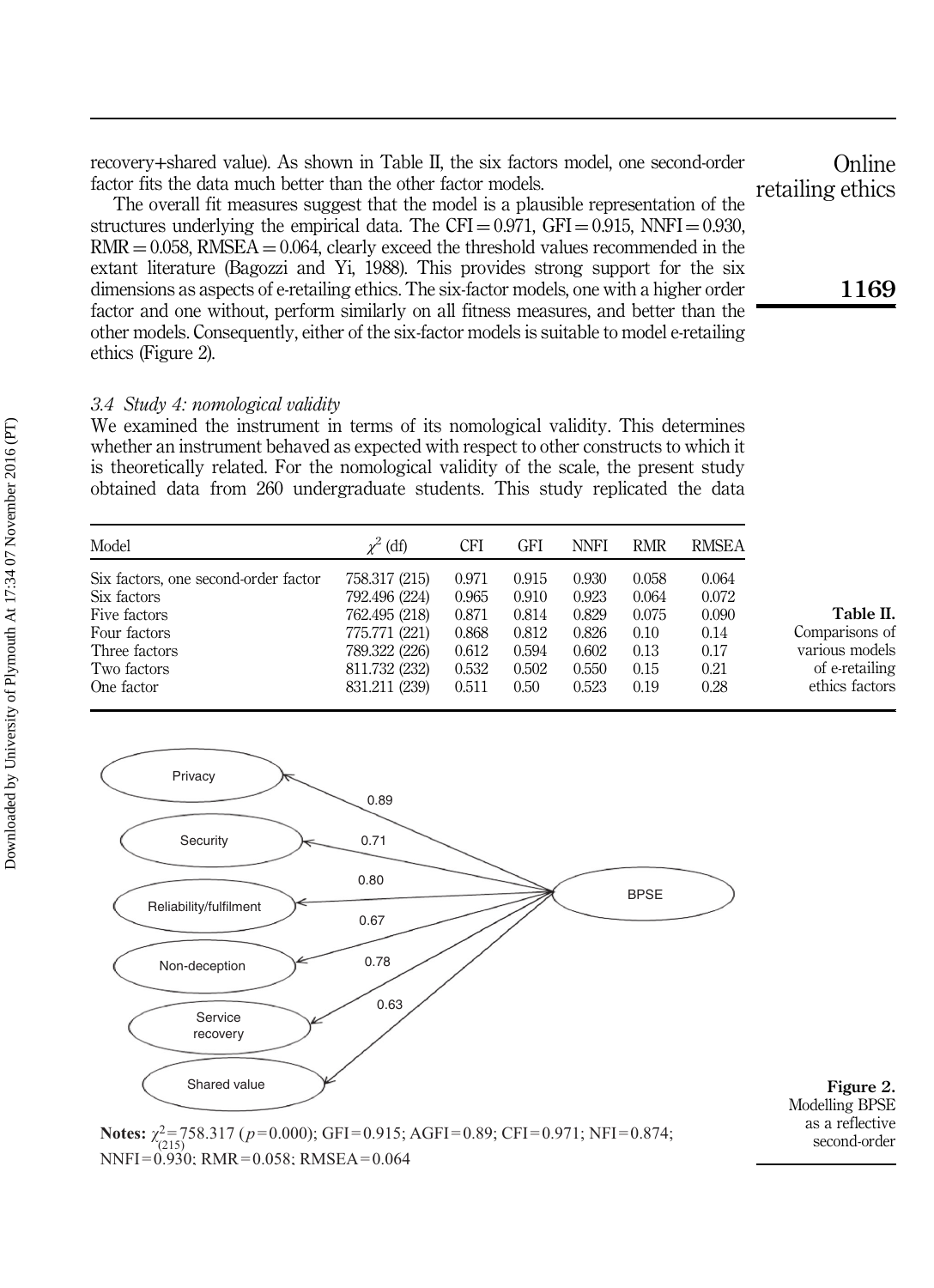collection procedure employed in Study 2. The average age of the respondents was 22.5 years, and 39 per cent were male.

Previous studies have suggested that a salesperson with good ethics could establish a favourable relationship with the customer, thereby acquiring the customer's satisfaction (Roman, 2007; Kurt and Hacioglu, 2010). In this research, customer's satisfaction refers to the customers' post-purchase comparison between pre-purchase expectation and performance received (Oliver, 1980). Therefore, we tested a structural model that related e-retailing ethics to user overall satisfaction (see Figure 3).

Repurchase intention is defined here as the intention to repurchase a particular brand of product again. A review of the literature identified a number of studies on social programs that found positive effects of social and ethical business practices on customer attitudes toward the brand (Lafferty and Goldsmith, 2005) with stronger identification with the company, greater brand purchase and greater intention to seek employment with the company (Sen *et al.*, 2006). In this sense, consumers are willing to actively support companies committed to cause-related marketing, environmentally friendly practices, and ethics (McDonald and Rundle-Thiele, 2008). Limbu et al. (2011) pointed out that perceived ethics of an internet retailer's website significantly affect consumers' trust and attitudes to the retailer's website that eventually have positive impacts on purchase and revisit intentions. The e-retailing ethics is proposed to positively influence the customer's repurchase intentions.

In Table III, we present the analyses, through structural equation modelling, of the relationship between the six dimensions of e-retailing ethics and the dependent variables (satisfaction and repurchase intention). The results indicate that all e-retailing ethics dimensions have significant effects on customer satisfaction and repurchase intention. The fitness indices suggest that the models fit are acceptable. E-retailing ethics dimensions; accounts for 72 per cent of the variance in customer satisfaction and





**Note:** All paths were significant at *p*<0.00

INTR 26,5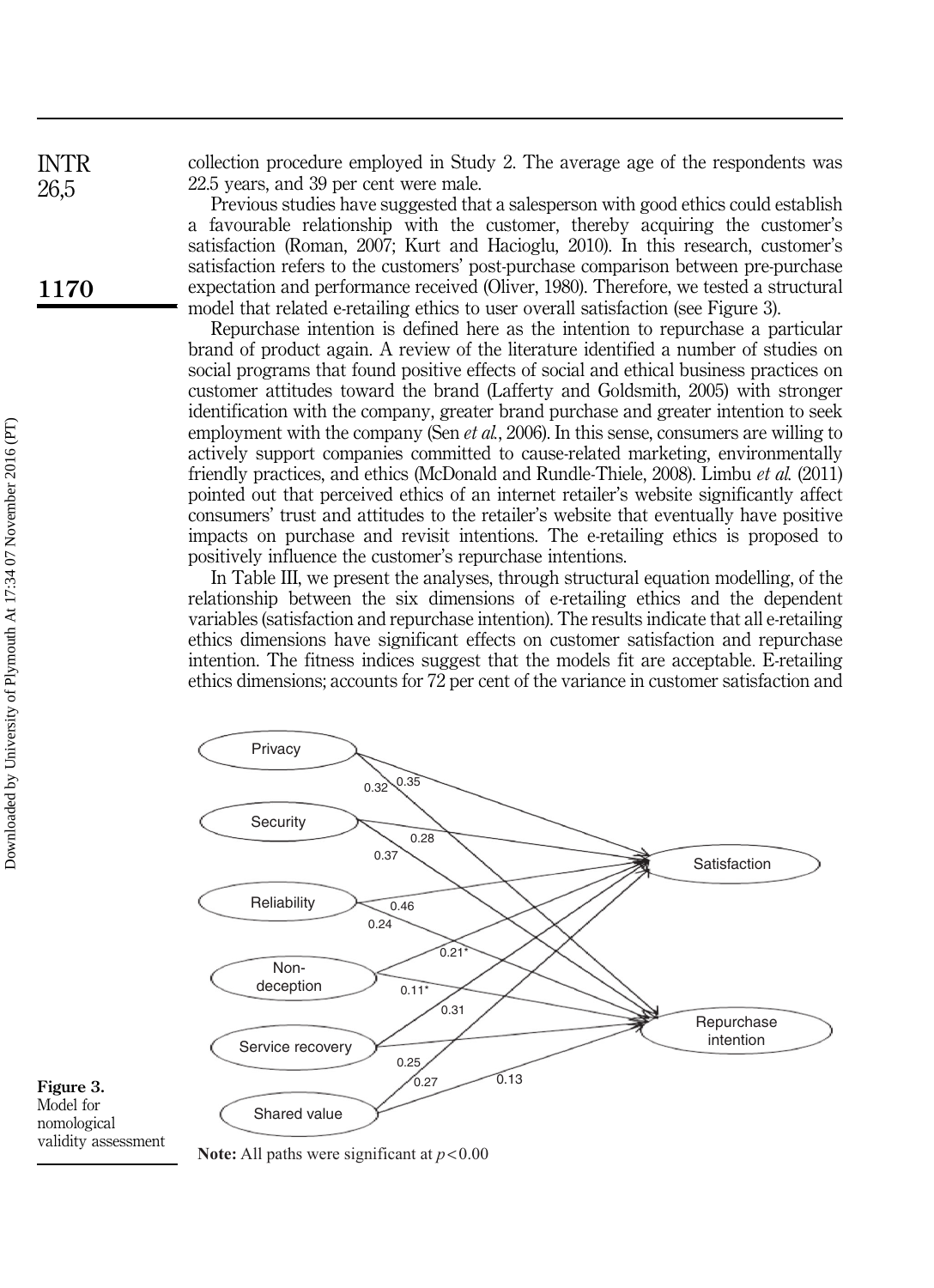56 per cent of the variance in customer repurchase intention, suggesting desirable external validity. With respect to customer satisfaction, reliability appears to be the most important determinant ( $\beta = 0.46$ ), consistent with Wolfinbarger and Gilly (2003) results; that is, service reliability/fulfilment provides a strong predictor of overall customer satisfaction. The other e-retailing ethics dimensions seem to contribute to customer satisfaction as follow, 0.35 for privacy, 0.31 for service recovery, 0.28 for security, 0.27 for shared value, and 0.21 for non-deception. retailing ethics

For repurchase intention, security emerges as the most important determinant ( $\beta = 0.37$ ), followed by privacy ( $\beta = 0.32$ ), service recovery ( $\beta = 0.25$ ), reliability  $(\beta = 0.24)$ , shared value  $(\beta = 0.13)$ , and non-deception  $(\beta = 0.13)$ . These findings reinforce the criticality of service reliability/fulfilment and security for affecting customer satisfaction and repurchase intention, two essential service outcomes in e-retailing.

#### 4. Discussion

The internet is fundamentally transforming the nature of the relationship that businesses have with consumers and the public. While e-commerce has witnessed extensive growth in recent years, consumers concerns regarding ethical issues surrounding online shopping also continue to increase. The vast majority of earlier research on this area is conceptual in nature and limited in scope by focusing on consumers' privacy issues. One objective in this study was to begin to fill this gap in the literature. To this end, based on accepted methods of scale development in marketing research, this study has developed a scale to measure e-retailing ethics from the consumer's perspective. The psychometric properties, assessed on two samples of real consumers referring to their last purchase online, indicate that the e-retailing ethics scale can be useful for academic research and managerial activities.

The findings of this study suggest that e-retailing Ethics is a multidimensional construct composed of six dimensions: privacy, security, fulfilment, non-deception, service recovery, and shared value. This multidimensional construct is consistent with previous conceptualizations and measurements of the ethical perceptions of consumers in online retailing contexts (Roman, 2007; Roman and Cuestas, 2008). A key aspect of this multidimensional conceptualization is that privacy is important, as it represent a great concern in modern globalized networked society (Ellis and Griffith, 2001). The American Marketing Association code of ethics for marketing states that information collected from customers should be confidential and used only for the expressed purposes, this highlight that e-commerce companies ought to comply with ethical principles and protect a consumer's privacy. The result of the current study goes in line with this in confirming that e-retailing ethics should include privacy.

| Construct                                                                                        | Customer satisfaction                                                                                                                                                    | Repurchase intention                                       |                                                                                                                              |
|--------------------------------------------------------------------------------------------------|--------------------------------------------------------------------------------------------------------------------------------------------------------------------------|------------------------------------------------------------|------------------------------------------------------------------------------------------------------------------------------|
| Privacy<br>Security<br>Reliability<br>Non-deception<br>Service recovery<br>Shared value<br>$R^2$ | 0.35<br>0.28<br>0.46<br>$0.21*$<br>0.31<br>0.27<br>0.72<br><b>Notes:</b> All paths were significant at $p < 0.001$ unless noted. *The path was significant at $p < 0.01$ | 0.32<br>0.37<br>0.24<br>$0.11*$<br>0.25<br>$0.13*$<br>0.56 | Table III.<br>Relationship of<br>e-retailing ethics<br>dimensions to<br>customer satisfaction<br>and repurchase<br>intention |

**Online**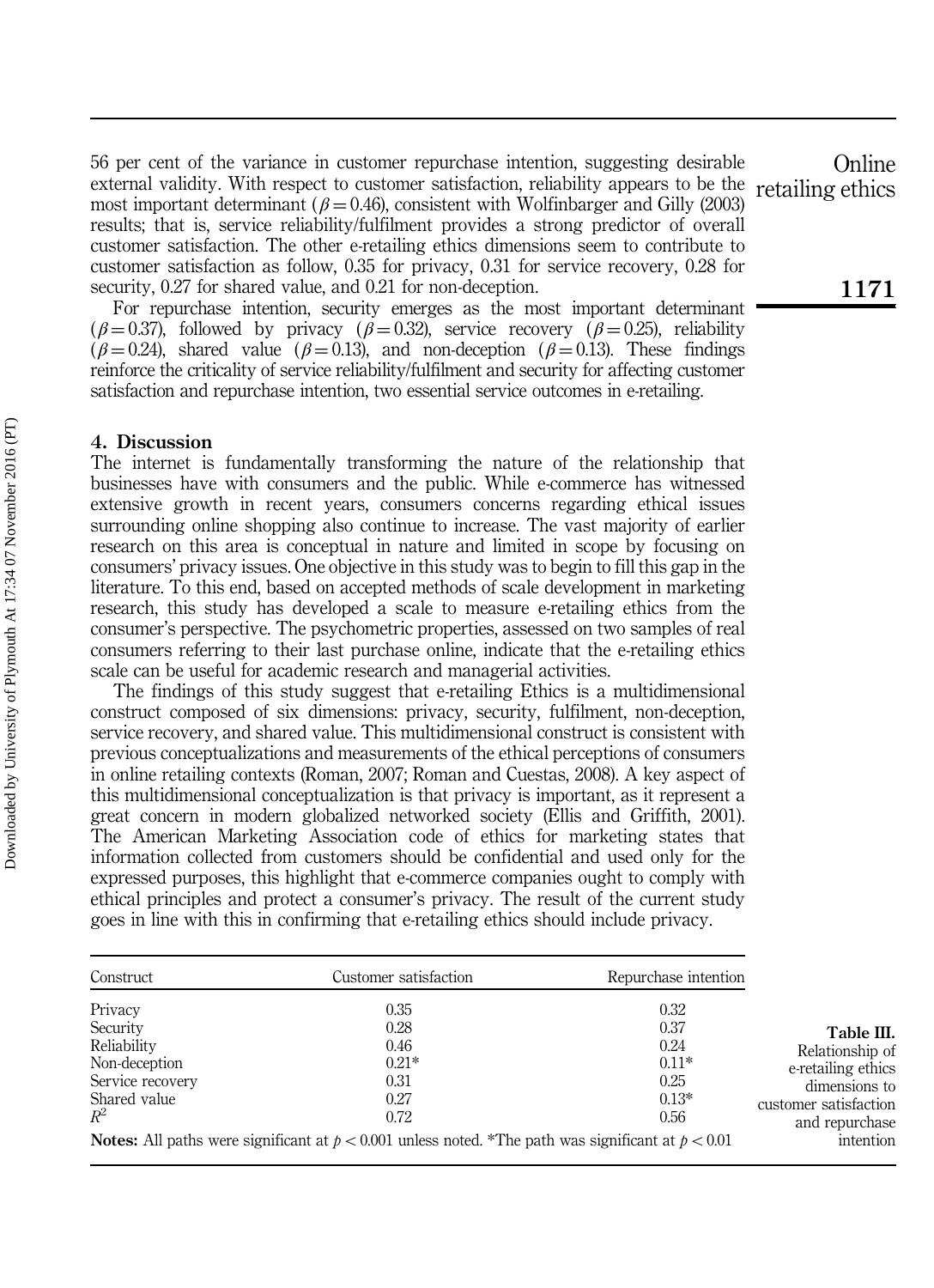Security, the second dimension, is an important issue in contemporary online transactions (Peha and Khamitov, 2004). Prior literature argued that technological protection and security statements are significant factors that can improve consumer perceived security (Kim et al., 2010; Lim, 2008). Our study suggests that consumers desire e-commerce companies to have technological protection and security statements. Thus, e-retailing ethics includes security.

Fulfilment/reliability, suggests that e-retailing ethics is also related to the service quality delivered by websites on which consumers shop online. Consistent with previous research (Parasuraman et al., 2005; Wolfinbarger and Gilly, 2003), our results show that online consumers want to receive the right quality and right quantity of items that they ordered within the timeframe promised by the online retailers, and they expect to be billed accurately by them.

The existence of the fourth dimension, non-deception, indicates that consumers' concerns arising in traditional markets due to deceptive or manipulative advertising and sales practices are somewhat exacerbated in internet commerce by the relatively unfamiliar and impersonal nature of the web, where the lack of opportunities for face-to-face interactions reduces people's ability to detect deception (Ben-Ner and Putterman, 2003). For instance, in traditional retail settings, the detection of deception relies, amongst other things, on recognizing subtle changes in a person's non-verbal behaviours, such as eye contact and body movements (DePaulo, 1992).

Service recovery is the fifth dimension of e-retailing Ethics. Palmer *et al.* (2000) noted that consumer perceived equity throughout service recovery affects their repeated purchase intention.

Lee and Lee (2005) also demonstrated that complaint management processes by e-retailers lead to higher trust than when no complaint management process exists. That is, if e-commerce companies recognize the special needs of consumers and respond to these needs, consumer perceived ethics of e-commerce websites will increase. In other words, service recovery by an e-commerce company meets consumer perceived equity, which in turn results in consumer satisfaction and repurchases decisions. These research findings are in agreement with our assertion that service recovery is a component of e-retailing ethics.

Finally, shared value leads to increased commitment from the customer. The online customer looks for a better association with the online retailer. Shared value enhances the feeling of association and nurture an associative long-term relationship. This then leads to the trust. Thus, to develop a trust-based relationship, the online retailers must strive to foster a culture of ethics to inculcate positive shared values in the relationship. These research findings are in agreement with our assertion that shared value is a component of e-retailing ethics.

The current study's findings from nomological validity analysis indicate that the six dimensions of e-retailing ethics have different effects on consumer satisfaction and repurchase intention. Fulfilment was the strongest predictor of satisfaction. This adds further empirical evidence to previous results (Wolfinbarger and Gilly, 2003; Roman, 2007). When shopping online, consumers are vulnerable. They worry that they will not receive the products or services exactly as they purchased. Consequently, consumer concerns about fulfilment are still a critical issue for online retailers (Collier and Bienstock, 2006). Furthermore, privacy, followed by service recovery and security, had a strong influence on satisfaction. The primary driver of repurchase intention is security. This adds further empirical evidence to previous results (Bart et al., 2005).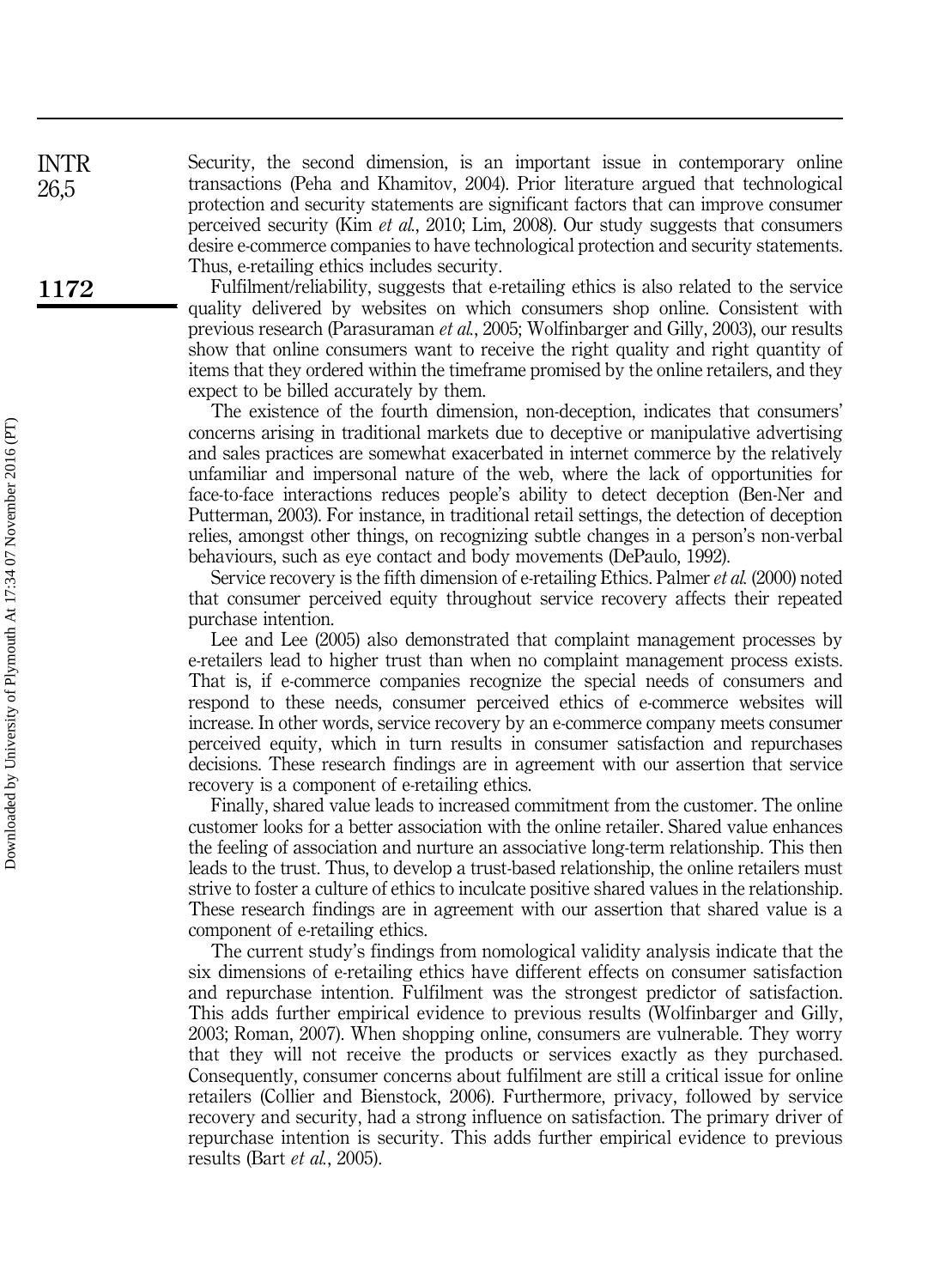Non-deception becomes the weakest predictor of satisfaction and repurchases intention. A plausible explanation is that consumers, in the offline context, have long been exposed to deceptive/manipulative advertising and sales practices. Even though perceptions of non-deceptive tactics play an important role in explaining e-retailing ethics, as shown in this study, it seems reasonable that in the formation of consumers' satisfaction and trust, consumers are more concerned with aspects particularly relevant in the online environment such as security, privacy, and fulfilment.

#### 4.1 Managerial implications

There are a number of managerial implications derived from our results. This study highlights the importance of e-retailing ethics dimensions in customer's satisfaction and repurchases intention. More specifically, our results show that security was the most relevant predictor of consumer repurchases intention. This is particularly relevant for companies since in the near future repurchases intention will remain the decisive factor for success or failure of e-businesses. Therefore, online retailers should place special emphasis on security issues. Security perceptions may be improved by ensuring secure transactions with data encryption, providing clear information on security policy, as well as offering multi-payments systems such as by check, money order, or cash on delivery.

Furthermore, we recommend that e-commerce companies present their privacy policies clearly to increase consumer intention to shop online (Miyazaki and Krishnamurthy, 2002). Consumers' willingness to give their personal information to e-commerce websites will increase when privacy policies are guaranteed (Meinert *et al.*, 2006). Additionally, e-commerce companies should also pay attention to sites' security. Miyazaki and Fernandez (2001) indicated that a positive relationship exists between the percentage of privacy and security statements on e-commerce websites and consumer intention to shop online. An e-commerce company should publish clear security policies that can be easily understood by consumers. By informing and reassuring consumers about the security of their payments, it will likely enhance consumer's perceptions of security (Lim, 2008). Online retailers should honestly state the availability of particular products and the likely ship dates. In addition, notification to customers by e-mail of the acceptance of an order, the anticipated delivery date along with phone and e-mail contacts for assistance with setting up or installing the purchased product are actions that improve customer's perceptions of the website's fulfilment/reliability. The current study urges e-commerce companies in Egypt to publish a clear return policy and information about compensation when products or services are not delivered on time. E-commerce companies should handle consumer inquiries and complaints promptly during the transaction process. Service recovery is merely a part of the post-sale stage and not all consumers experience it. For initial consumers it is a post-sale issue, but for repeat consumers it is a meaningful issue because it will affect their satisfaction and repurchase intention. When repeat consumers are satisfied with the service recovery offered by an e-commerce company, their trust and commitment to that company can increase (Tax and Brown, 1998).

Finally, the online retailer must strive to foster a culture of ethics to inculcate positive shared values in the relationship. Shared value also leads to increased commitment from the customer (Mukherjee and Nath, 2007).

#### 5. Future research and limitations

As any other research the current study has some limitations that need to be considered. First, this study employed a convenience sample, so generalization of the results need to be taken with some cautious. The ethics literature identifies some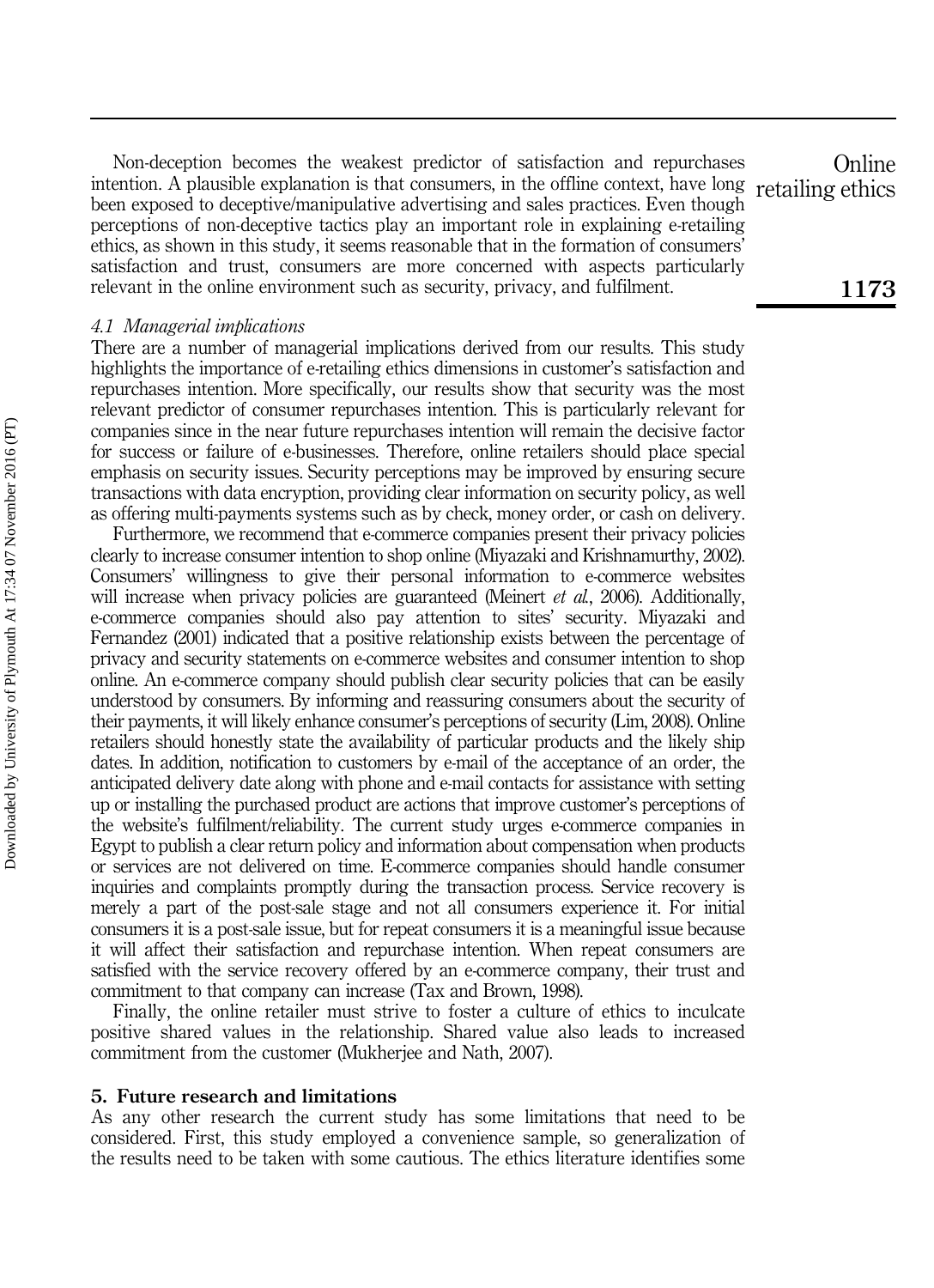factors which influence ethical judgments of consumers (e.g. sex, age, and education). Such research could identify how each variable, individually and cooperatively, impacts consumer ethical evaluations of online retailing. We did not collect data from non-internet shoppers because the focus of this study was online consumers referring to their latest purchase online. It may be an interesting extension, however, to test this conceptual model for other populations like non-online consumers. The development of the e-retailing ethics scale took place in Egypt. Further research is also encouraged in countries other than Egypt, since earlier research has shown that national culture has an impact on ethical judgments of consumers. Finally, we encourage future research to analyse differences in the effects of e-retailing ethics dimensions on the consumer outcomes depending on the characteristics of website and nature of the products.

#### References

- Agag, G. and El-Masry, A. (2016a), "Cultural and religiosity drivers and satisfaction outcomes of consumer perceived deception in online shopping", *[Journal of Internet Research](http://www.emeraldinsight.com/action/showLinks?system=10.1108%2FIntR-06-2015-0168)*, Vol. 26 No. 4, pp. 942-962.
- Agag, G. and El-Masry, A. (2016b), "Understanding consumer intention to participate in online travel community and effects on consumer intention to purchase travel online and WOM: an integration of innovation diffusion theory and TAM with trust", *[Journal of Computers in](http://www.emeraldinsight.com/action/showLinks?crossref=10.1016%2Fj.chb.2016.02.038&isi=000375811900011)* [Human Behavior](http://www.emeraldinsight.com/action/showLinks?crossref=10.1016%2Fj.chb.2016.02.038&isi=000375811900011), Vol. 60, July, pp. 97-111.
- Agag, G. and El-Masry, A. (2016c), "Why do consumers trust online travel websites? Drivers and outcomes of consumer trust towards online travel websites", Journal of Travel Research, Vol. 55 No. 4, pp. 1-23, doi: 10.1177/0047287516643185.
- Agag, G. and Elbeltagi, I. (2013), "A framework for electronic business ethics: a comparison study between the UK and Egypt", ETHICOMP 2013 Proceedings, Kolding, 12-14 June, pp. 14-24.
- Albers-Miller, N. (1999), "Consumer misbehavior: why people buy illicit goods", *[Journal of](http://www.emeraldinsight.com/action/showLinks?system=10.1108%2F07363769910271504)* [Consumer Marketing](http://www.emeraldinsight.com/action/showLinks?system=10.1108%2F07363769910271504), Vol. 16 No. 3, pp. 273-287.
- Ang, S.H., Cheng, P.S., Lim, E.A.C. and Tambyah, S. (2001), "Spot the difference: consumer responses towards counterfeits", *[Journal of Consumer Marketing](http://www.emeraldinsight.com/action/showLinks?system=10.1108%2F07363760110392967)*, Vol. 18 No. 3, pp. 219-235.
- Anon (2005), "Are the drivers and role of online trust the same for all web sites and consumers? A large scale exploratory empirical study", *[Journal of Marketing](http://www.emeraldinsight.com/action/showLinks?crossref=10.1509%2Fjmkg.2005.69.4.133&isi=000232380900008)*, Vol. 69 No. 4, pp. 133-152.
- Arbuckle, J.L. (1999), Amos for Windows: Analysis of Moment Structures, Smallwaters, Chicago, IL.
- Babin, B.J., Griffin, M. and Boles, J.S. (2004), "Buyer reactions to ethical beliefs in the retail environment", *[Journal of Business Research](http://www.emeraldinsight.com/action/showLinks?crossref=10.1016%2FS0148-2963%2802%2900329-6&isi=000223793300012)*, Vol. 57 No. 10, pp. 1155-1163.
- Bagozzi, P.R. and Yi, Y. (1988), "On the evaluation of structural equation models", *[Journal of the](http://www.emeraldinsight.com/action/showLinks?crossref=10.1007%2FBF02723327)* [Academy of Marketing Science](http://www.emeraldinsight.com/action/showLinks?crossref=10.1007%2FBF02723327), Vol. 16 No. 1, pp. 74-94.
- Bakir, A. and Vitell, S.J. (2010), "The ethics of food advertising targeted toward children: parental viewpoint", *[Journal of Business Ethics](http://www.emeraldinsight.com/action/showLinks?crossref=10.1007%2Fs10551-009-0084-2&isi=000273320800010)*, Vol. 91 No. 2, pp. 299-311.
- Barnett, C., Cafaro, P. and Newholm, T. (2005), "Philosophy and ethical consumption", in Harrison, R., Newholm, T. and Shaw, D. (Eds), *[The Ethical Consumer](http://www.emeraldinsight.com/action/showLinks?crossref=10.4135%2F9781446211991.n2)*, Sage, London, pp. 11-24.
- Bart, Y., Shankar, V., Sultan, F. and Urban, G.L. (2005), "Are the drivers and role of online trust the same for all web sites and consumers? A large scale exploratory empirical study", [Journal of Marketing](http://www.emeraldinsight.com/action/showLinks?crossref=10.1509%2Fjmkg.2005.69.4.133&isi=000232380900008), Vol. 69, October, pp. 133-152.
- Bartels, R. (1967), "A model for ethics in marketing", *[Journal of Marketing](http://www.emeraldinsight.com/action/showLinks?crossref=10.2307%2F1249296&isi=A1967ZD51800005)*, Vol. 31 No. 1, pp. 20-26.
- Bearden, W.O., Hardesty, D.M. and Rose, R.L. (2001), "Consumer self-confidence: refinements in conceptualization and measurement", *[The Journal of Consumer Research](http://www.emeraldinsight.com/action/showLinks?crossref=10.1086%2F321951&isi=000169280300009)*, Vol. 28 No. 1, pp. 121-134.

1174

INTR 26,5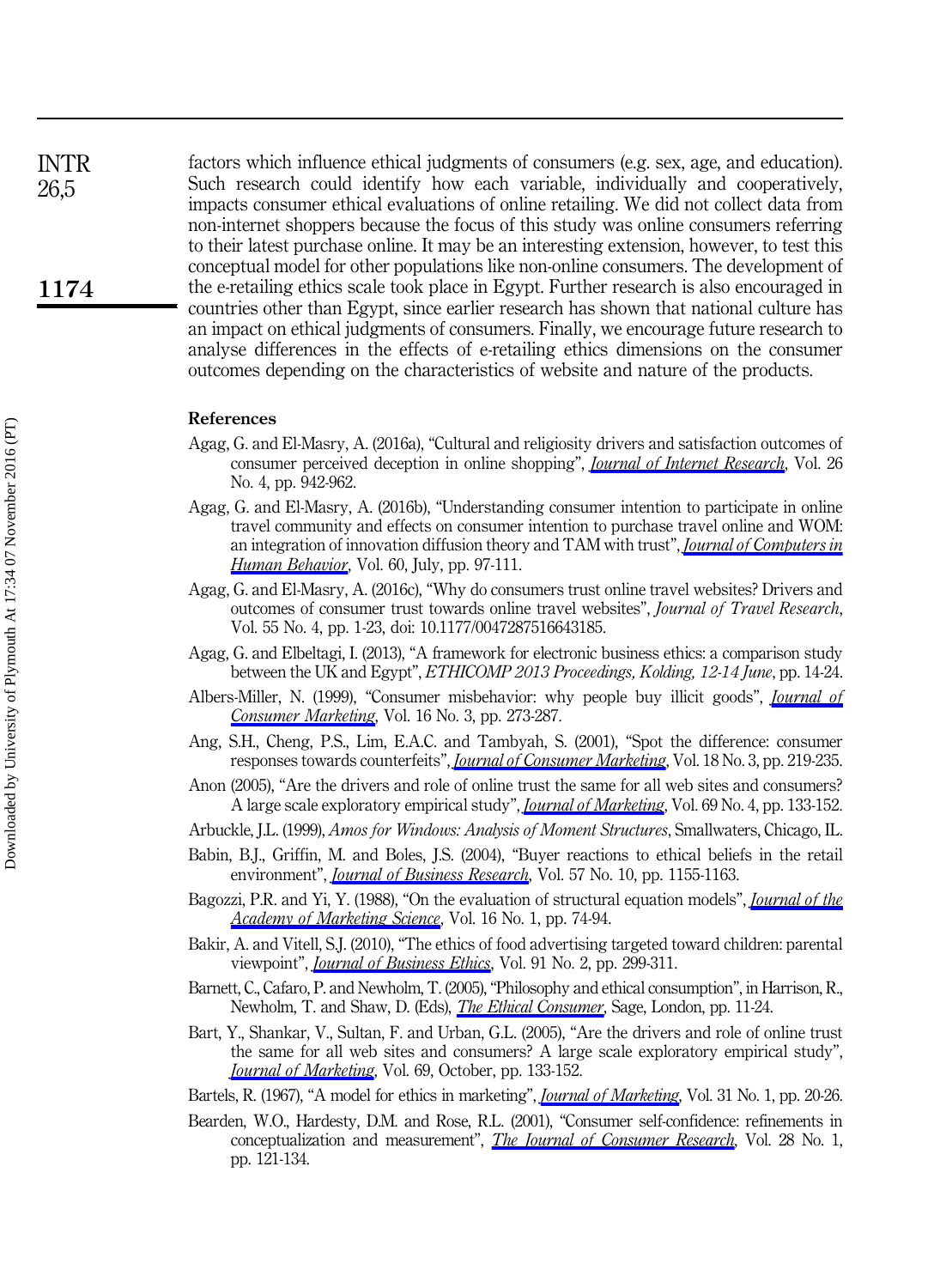| Beauchamp, T.L. and Bowie, N.E. (1979), <i>Ethical Theory and Business</i> , Prentice Hall Inc.,<br>Englewood Cliffs, NJ.                                                                                                                                                       | Online<br>retailing ethics |
|---------------------------------------------------------------------------------------------------------------------------------------------------------------------------------------------------------------------------------------------------------------------------------|----------------------------|
| Benassi, P. (1999), "TRUSTe: an online privacy seal program", <i>Communications of the ACM</i> ,<br>Vol. 42 No. 2, pp. 56-59.                                                                                                                                                   |                            |
| Ben-Ner, A. and Putterman, L. (2003), "Trust in the new economy", in Jones, D.C. (Ed.), New<br>Economy Handbook, Academic Press, New York, NY, pp. 1067-1095.                                                                                                                   |                            |
| Best, S.J. and Krueger, B. (2002), "New approaches to assessing opinion: the prospects for electronic<br>mail surveys", <i>International Journal of Public Obinion Research</i> , Vol. 14 No. 1, pp. 73-91.                                                                     | 1175                       |
| Brunk, K. and Blümelhuber, C. (2011), "One strike and you're out: qualitative insights into the<br>formation of consumers' ethical company or brand perceptions", <i>Journal of Business</i><br>Research, Vol. 64 No. 2, pp. 34-141.                                            |                            |
| Burke, R.W., Desarbo, R.L., Oliver and Robertson, T.S. (1988), "Deception by implication: an<br>experimental investigation", <i>Journal of Consumer Research</i> , Vol. 14 No. 4, pp. 483-494.                                                                                  |                            |
| Burnaz, S., Ataken, M.G.S., Topcu, Y.I. and Singhapakdi, A. (2009), "An exploratory cross-cultural<br>analysis of marketing ethics: the case of Turkish, Thai, and American Businesspeople",<br><i><u>Iournal of Business Ethics</u></i> , Vol. 90 No. 3, pp. 371-382.          |                            |
| Bush, V.S., Venable, B.T. and Bush, A. (2000), "Ethics and marketing on the internet:<br>practitioners' perceptions of societal, industry and comapny concerns", <i>Journal of Business</i><br><i>Ethics</i> , Vol. 23 No. 3, pp. 237-248.                                      |                            |
| Chan, R.Y.K., Wong, Y.H. and Leung, T.K.P. (2008), "Applying ethical concepts to the study of<br>'green' consumer behaviour: an analysis of Chinese consumers' intentions to bring their<br>own shopping bags", <i>Journal of Business Ethics</i> , Vol. 79 No. 4, pp. 469-481. |                            |
| Cheng, H.F., Yang, M.H., Chen, K.Y. and Chen, H. (2013), "Measuring perceived EC ethics using a<br>transaction-process-based approach: scale development and validation", <i>Electronic</i><br>Commerce Research and Applications, Vol. 13 No. 1, pp. 1-12.                     |                            |
| Chonko, L.B. and Hunt, S.D. (2000), "Ethics in marketing management: a retrospective and<br>prospective comment", <i>Journal of Business Research</i> , Vol. 50 No. 3, pp. 234-244.                                                                                             |                            |
| Chou, S., Chen, C.W. and Lin, J.Y. (2015), "Female online shoppers: examining the mediating roles<br>of e-satisfaction and etrust on e-loyalty development", <i>Internet Research</i> , Vol. 21 No. 4,<br>pp. 542-561.                                                          |                            |
| Churchill, G.A. (1979), "A paradigm for developing better measures of marketing constructs",<br><b>Journal of Marketing Research, Vol. 16, February, pp. 64-73.</b>                                                                                                             |                            |
| Citera, M.R., Beauregard, R. and Mitsuya, T. (2005), "Experimental study of credibility in<br>e-negotiations", <i>Psychology &amp; Marketing</i> , Vol. 22 No. 2, pp. 163-179.                                                                                                  |                            |
| Collier, J.E. and Bienstock, C.C. (2006), "Measuring service quality in e-retailing", <i>Journal of</i><br><i>Service Research</i> , Vol. 8 No. 3, pp. 260-275.                                                                                                                 |                            |
| D'Astous, A. and Gargouri, E. (2001), "Consumer evaluations of brand imitations", <i>European</i><br><b>Journal of Marketing, Vol. 35 Nos 1/2, pp. 153-167.</b>                                                                                                                 |                            |
| Dabholkar, P.A., Thorpe, D.I. and Rentz, J.O. (1996), "A measure of service quality for retail stores:<br>scale development and validation", <i>Journal of the Academy of Marketing Science</i> , Vol. 24<br>No. 1, pp. 3-16.                                                   |                            |
| Darke, P.R. and Ritchie, J.B. (2007), "The defensive consumer: advertising deception, defensive<br>processing, and distrust", <i>Journal of Marketing Research</i> , Vol. 44 No. 3, pp. 114-127.                                                                                |                            |
| Dawson, L. (1995), "Women and men, morality and ethics", <i>Business Horizons</i> , Vol. 38 No. 4,<br>pp. 61-68.                                                                                                                                                                |                            |
| DePaulo, B.M. (1992), "Nonverbal behavior and self-presentation", <i>Psychological Bulletin</i> , Vol. 111<br>No. 2, pp. 203-243.                                                                                                                                               |                            |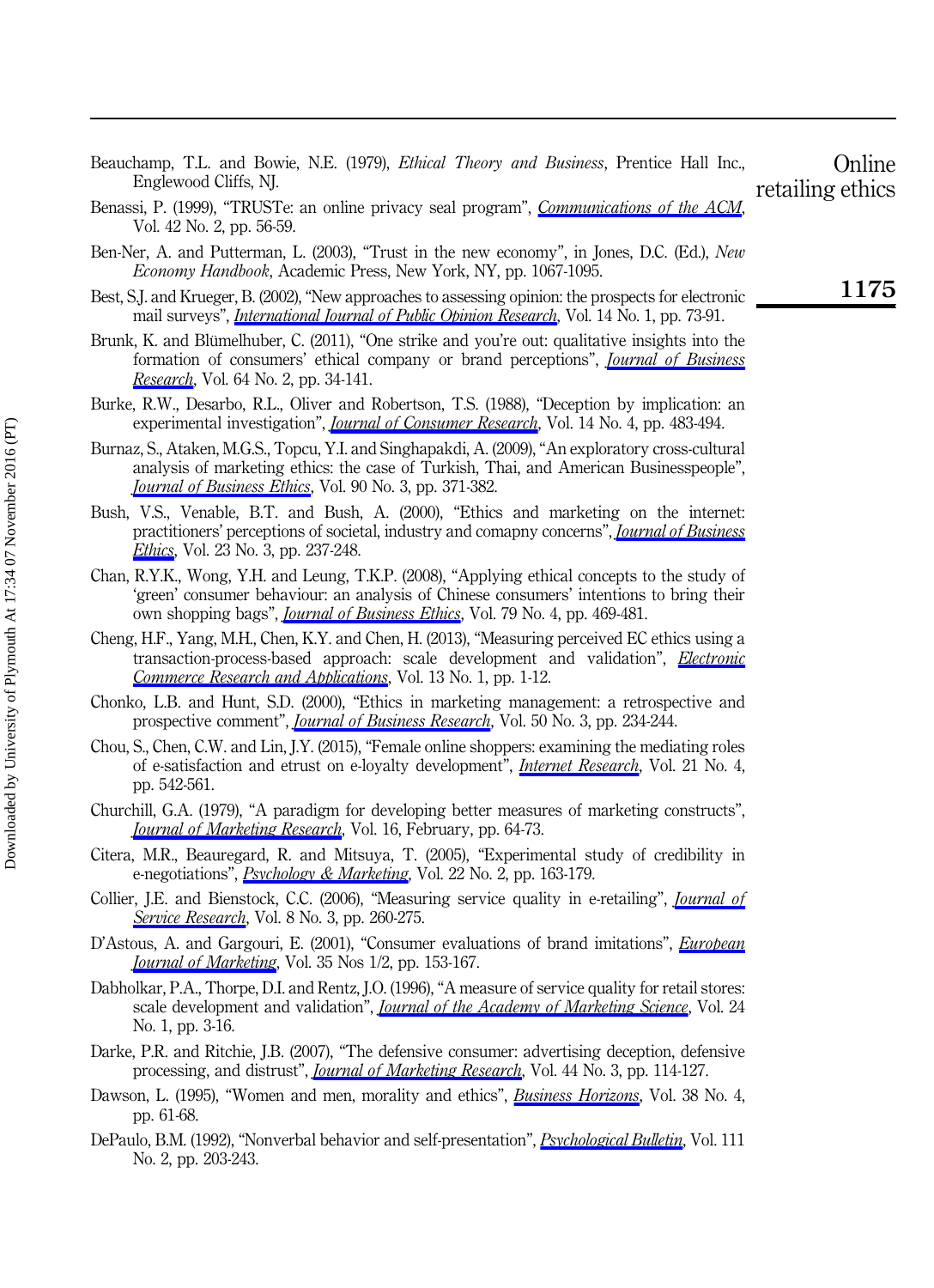| INTR<br>26,5 | Doll, W.J., Weidong, X. and Torkzadeh, G. (1994), "A confirmatory factor analysis of the end-user<br>computing satisfaction instrument", MIS Quarterly, Vol. 18 No. 4, pp. 453-461.                                                                                 |
|--------------|---------------------------------------------------------------------------------------------------------------------------------------------------------------------------------------------------------------------------------------------------------------------|
|              | Elbeltagi, I. and Agag, G. (2016), "E-retailing ethics and its impact on customer satisfaction and<br>repurchase intention: a cultural and commitment-trust theory perspective", <i>Journal of</i><br><i>Internet Research</i> , Vol. 26 No. 1, pp. 288-310.        |
| 1176         | Ellis, T.S. and Griffith, D. (2001), "The evaluation of it ethical scenarios using a multidimensional<br>scale", <i>ACM SIGMIS Database</i> , Vol. 32, pp. 75-85.                                                                                                   |
|              | Erffmeyer, R., Keillor, B. and LeClair, D.T. (1999), "An empirical investigation of Japanese<br>consumer ethics", <i>Journal of Business Ethics</i> , Vol. 18 No. 1, pp. 35-50.                                                                                     |
|              | Ferrell, O.C., Johnston, M.W. and Ferrell, L. (2007), "A framework for personal selling and sales<br>management ethical decision making", <i>Journal of Personal Selling and Sales Management</i> ,<br>Vol. 27 No. 4, pp. 291-299.                                  |
|              | Forsythe, S., Liu, C., Shannon, D. and Gardner, L.C. (2006), "Development of a scale to measure the<br>perceived benefits and risks of online shopping", <i>Journal of Interactive Marketing</i> , Vol. 20<br>No. 2, pp. 55-75.                                     |
|              | Freestone, O. and Mitchell, V.W. (2004), "Generation Y attitudes towards e-ethics and internet-<br>related misbehaviours", <i>Journal of Business Ethics</i> , Vol. 54 No. 2, pp. 121-128.                                                                          |
|              | Fullerton, S., Kerch, K.B. and Doger, H.R. (1996), "Consumer ethics: an assessment of individual<br>behaviour in the market place", <i>Journal of Business Ethics</i> , Vol. 15 No. 2, pp. 805-814.                                                                 |
|              | Gaski, J.F. (1999), "Does marketing ethics really have anything to say? A critical inventory of the<br>literature", <i>Journal of Business Ethics</i> , Vol. 18 No. 3, pp. 315-334.                                                                                 |
|              | Gefen, D., Straub, D. and Boudreau, M. (2000), "Structural equation modeling techniques and<br>regression: guidelines for research practice", <i>Communications of AIS</i> , Vol. 7 No. 7, pp. 1-78.                                                                |
|              | Gioia, D.A. (2002), "Business education's role in the crisis of corporate confidence", Academy of<br>Management Executive, Vol. 16 No. 3, pp. 142-145.                                                                                                              |
|              | Hair, J.F., Black, W.C. and Anderson, R.E. (2009), <i>Multivariate Data Analysis</i> , 7th ed., Pearson<br>Prentice Hall, Upper Saddle River, NJ.                                                                                                                   |
|              | Hofstede, G. (1980), Culture's Consequences: International Differences in Work-related Values,<br>Sage, Beverly Hills, CA.                                                                                                                                          |
|              | Hunt, S.D. and Vitell, S.J. (2006), "The general theory of marketing ethics: a revision and three<br>questions", <i>Journal of Macromarketing</i> , Vol. 26 No. 2, pp. 1-11.                                                                                        |
|              | Ingram, R., Skinner, S.J. and Taylor, V.A. (2005), "Consumers' evaluations of unethical marketing<br>behaviours: the role of customer commitment", <i>Journal of Business Ethics</i> , Vol. 62 No. 3,<br>pp. 237-252.                                               |
|              | Internet World Stats (2014), "Miniwatts", available at: www.internetworldstats.com/stats.htm<br>(accessed 25 May 2014).                                                                                                                                             |
|              | Jackson, J.H., Miller, R.L. and Miller, S.G. (1997), Business and Society Today: Managing Social<br><i>Issues</i> , West Publishing Company.                                                                                                                        |
|              | Jahng, J., Jain, H. and Ramamurthy, K. (2000), "Effective design of electronic commerce<br>environments: a proposed theory of congruence and an illustration", IEEE Transactions on<br>Systems. Man, and Cybernetics: Part A, Vol. 30 No. 1, pp. 456-471.           |
|              | Jones, J.M. and Vijayasarathy, L.R. (1998), "Internet consumer catalog shopping: findings from an<br>exploratory study and directions for future research", Internet Research: Electronic<br><i>Networking Abblications and Policy</i> , Vol. 8 No. 4, pp. 322-330. |
|              | Jones, T.M. (1991), "Ethical decision making by individuals in organizations: an issue contingent                                                                                                                                                                   |

model", *[Academy of Management Review](http://www.emeraldinsight.com/action/showLinks?isi=A1991FF65100007)*, Vol. 16 No. 2, pp. 366-395.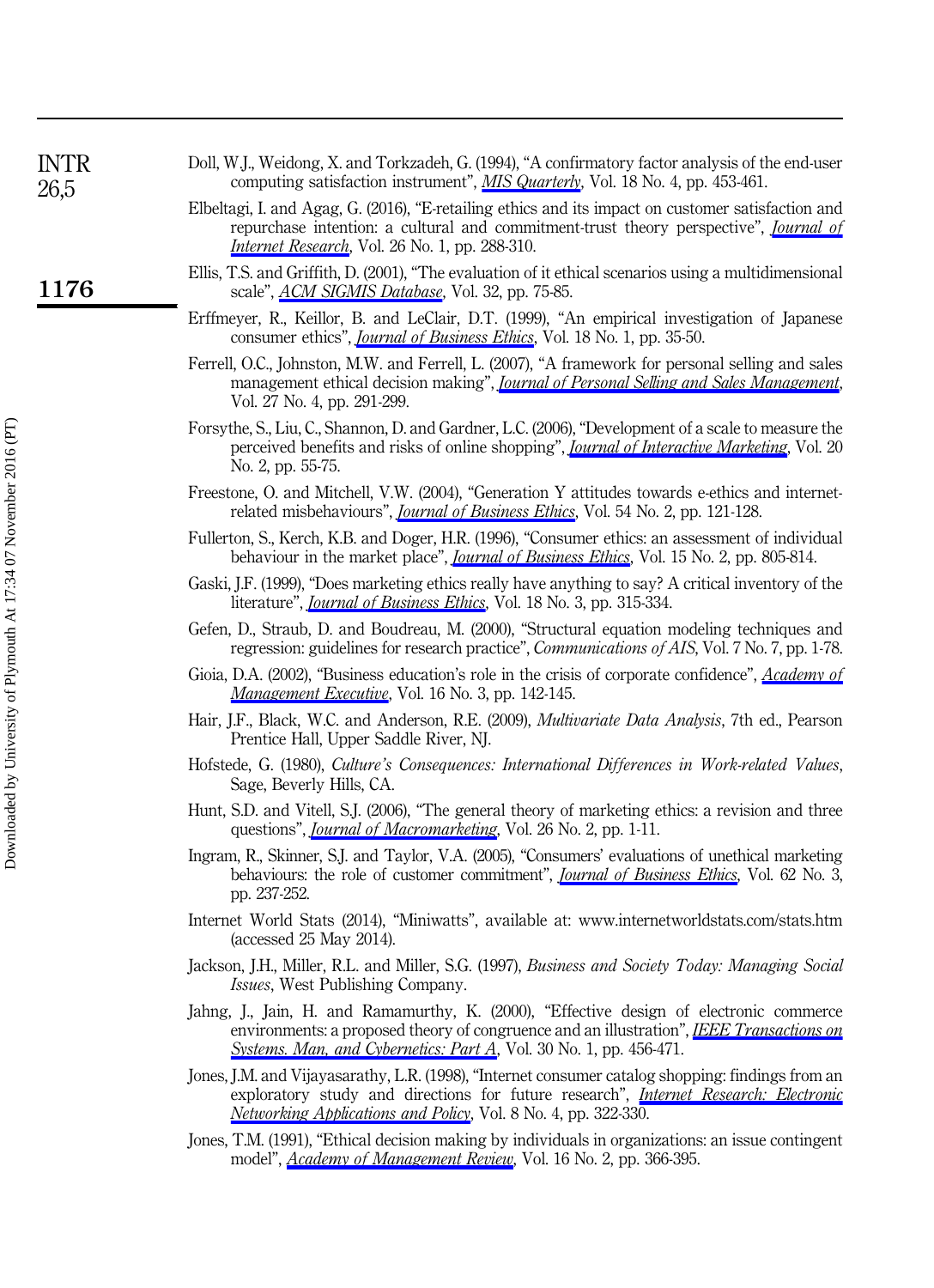| Reading, MA.                                                                                                                                                                                                                                                          | retailing ethics |
|-----------------------------------------------------------------------------------------------------------------------------------------------------------------------------------------------------------------------------------------------------------------------|------------------|
| Kallis, M.J., Krentier, K.A. and Vanier, D.J. (1986), "The value of user image in quelling<br>aberrant consumer behavior", <i>Journal of the Academy of Marketing Science</i> , Vol. 14 No. 1,<br>pp. 29-35.                                                          |                  |
| Kaynak, R. and Sert, T. (2012), "The impact of service supplier's unethical behavior to buyer's<br>satisfaction: an empirical study", <i>Journal of Business Ethics</i> , Vol. 109 No. 1, pp. 219-226.                                                                | 1177             |
| Kim, C., Tao, W., Shin, N. and Kim, K.S. (2010), "An empirical study of customers' perceptions of<br>security and trust in e-payment systems", Electronic Commerce Research and Applications,<br>Vol. 9 No. 1, pp. 84-95.                                             |                  |
| Kim, J., Fiore, A. and Lee, H. (2007), "Influence of online store perception, shopping enjoyment,<br>and shopping involvement on consumer patronage behaviour towards an online retailer",<br>Journal of Retailing and Consumer Services, Vol. 14 No. 2, pp. 95-107.  |                  |
| Klang, M. (2001), "Who do you trust? Beyond encryption, secure e-business", <i>Decision Support</i><br><i>System</i> , Vol. 31 No. 3, pp. 293-302.                                                                                                                    |                  |
| Kolk, A. and Van Tulder, R. (2004), "Ethics in international business: multinational approaches to<br>child labor", <i>Journal of World Business</i> , Vol. 39 No. 1, pp. 49-60.                                                                                      |                  |
| Kracher, B. and Corritore, C.L. (2004), "Is there a special e-commerce ethics?", <i>Business Ethics</i><br>Quarterly, Vol. 14 No. 3, pp. 71-94.                                                                                                                       |                  |
| Kurt, C. and Hacioglu, G. (2010), "Ethics as a customer perceived value driver in the context of<br>online retailing", <i>African Journal of Business Management</i> , Vol. 4 No. 5, pp. 672-677.                                                                     |                  |
| Lafferty, B.A. and Goldsmith, R.E. (2005), "Cause-brand alliance: does the cause help the<br>brand or does the brand help the cause", <i>Journal of Business Research</i> , Vol. 58 No. 4,<br>pp. 423-429.                                                            |                  |
| Latane, B. (1981), "The psychology of social impact", <i>American Psychologist</i> , Vol. 36 No. 4,<br>pp. 343-356.                                                                                                                                                   |                  |
| Lee, S.M. and Lee, S.J. (2005), "Consumers' initial trust toward second-hand products in the<br>electronic market", <i>Journal of Computer Information Systems</i> , Vol. 46 No. 4, pp. 85-98.                                                                        |                  |
| Leonidou, L.C., Kvasova, O., Leonidou, C.N. and Chari, S. (2013), "Business unethicality as an<br>impediment to consumer trust: the moderating role of demographic and cultural<br>characteristics", <i>Journal of Business Ethics</i> , Vol. 112 No. 4, pp. 397-415. |                  |
| Li, H., Daugherty, T. and Biocca, F. (2003), "The role of virtual experience in consumer learning",<br><b>Journal of Consumer Psychology, Vol. 13 No. 4, pp. 395-407.</b>                                                                                             |                  |
| Lim, A.S. (2008), "Inter-consortia battles in mobile payments standardisation", <i>Electronic</i><br>Commerce Research and Applications, Vol. 7 No. 3, pp. 202-213.                                                                                                   |                  |
| Limbu, Y.B., Wolf, M. and Lunsford, D.L. (2011), "Consumers' perceptions of online ethics and its<br>effects on customer satisfaction", <i>Journal of Research in Interactive Marketing</i> , Vol. 5 No. 1,<br>pp. 71-89.                                             |                  |
| Lu, L.C., Chang, H.H. and Yu, S.T. (2013), "Online shoppers' perceptions of e-retailers' ethics,<br>cultural orientation, and loyalty: an exploratory study in Taiwan", <i>Internet Research</i> ,<br>Vol. 23 No. 1, pp. 47-68.                                       |                  |

Kalakota, R. and Whinston, A.B. (1996), Frontiers of Electronic Commerce, Addison Wesley,

Online

- McDonald, L.M. and Rundle-Thiele, S.R. (2008), "Corporate social responsibility and bank customer satisfaction: a research agenda", *[International Journal of Bank Marketing](http://www.emeraldinsight.com/action/showLinks?system=10.1108%2F02652320810864643)*, Vol. 26 No. 3, pp. 170-182.
- Massad, N. and Beachboard, J.C. (2009), "Service failure and recovery in electronic retailing: an investigation of product-oriented and service-oriented transactions", [Information](http://www.emeraldinsight.com/action/showLinks?crossref=10.4018%2Firmj.2009070101) [Resources Management Journal](http://www.emeraldinsight.com/action/showLinks?crossref=10.4018%2Firmj.2009070101), Vol. 22 No. 2, pp. 1-15.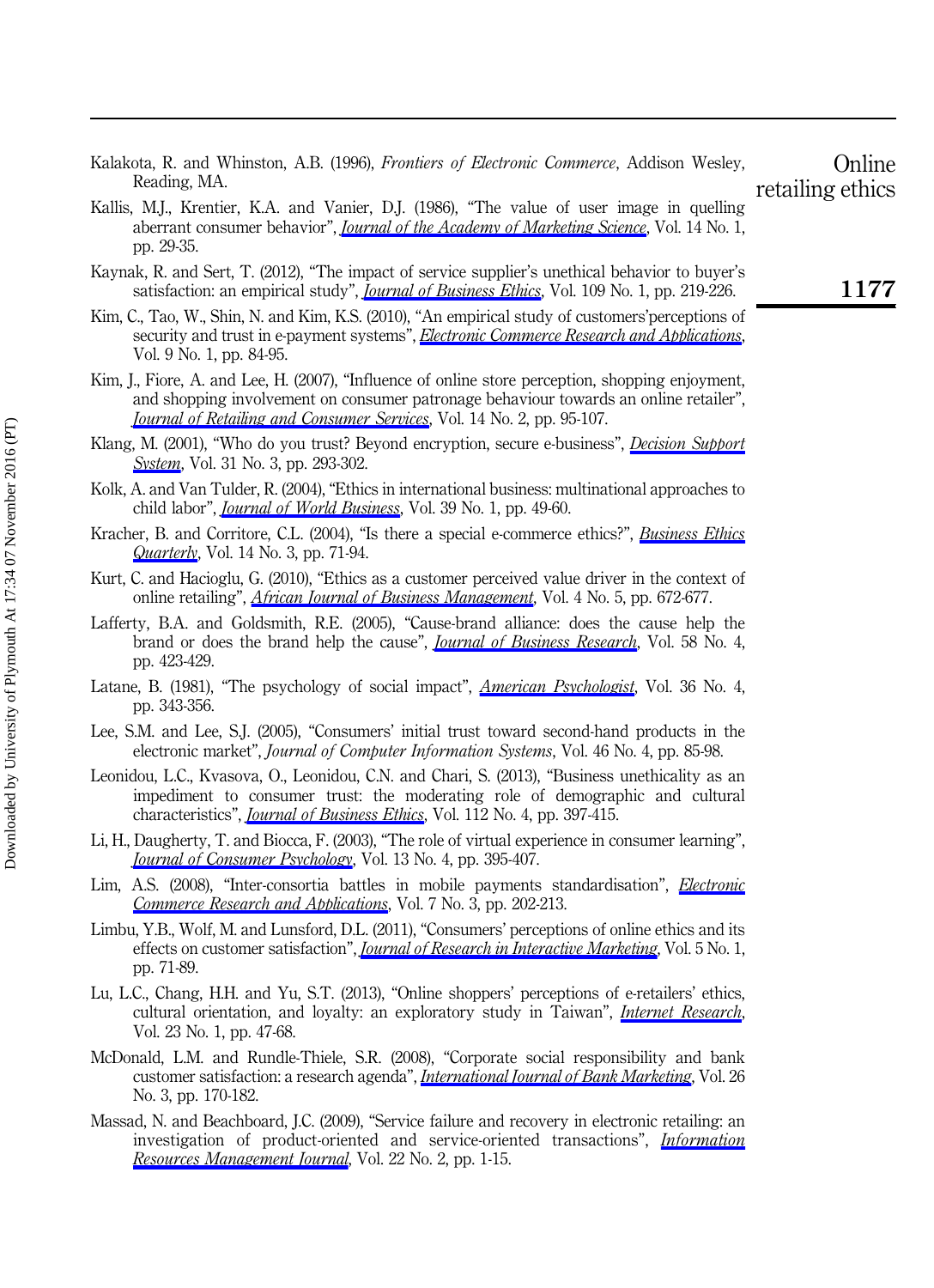| INTR<br>26,5 | Meinert, D.B., Peterson, D.K., Criswell, J.R. and Crossland, M.D. (2006), "Privacy policy statements<br>and consumer willingness to provide personal information", <i>Journal of Electronic</i>                  |
|--------------|------------------------------------------------------------------------------------------------------------------------------------------------------------------------------------------------------------------|
|              | <i>Commerce in Organizations</i> , Vol. 4 No. 3, pp. 1-17.                                                                                                                                                       |
|              | Miyazaki, A.D. and Fernandez, A. (2001), "Consumer perceptions of privacy and security risks for<br>online shopping", <i>The Journal of Consumer Affairs</i> , Vol. 35 No. 2, pp. 27-44.                         |
| 1178         | Miyazaki, A.D. and Krishnamurthy, S. (2002), "Internet seals of approval: effects on online<br>privacy policies and consumer perceptions", <i>The Journal of Consumer Affairs</i> , Vol. 36<br>No. 2, pp. 28-49. |
|              | Modesto, T.V.D.O. (2006), "Society versus business organizations: the strategic role of marketing",<br><i>Electronic Journal of Business Ethics and Organization Studies, Vol. 11 No. 1, pp. 26-29.</i>          |
|              | Morgan, R.M. and Hunt, S.D. (1994), "The commitment-trust theory of relationship marketing",<br><i>Journal of Marketing</i> , Vol. 58 No. 3, pp. 20-38.                                                          |
|              | Mukherjee, A. and Nath, P. (2007), "Role of electronic trust in online retailing a re-examination of the                                                                                                         |

- commitment-trust theory", [European Journal of Marketing](http://www.emeraldinsight.com/action/showLinks?system=10.1108%2F03090560710773390&isi=000250218300011), Vol. 41 Nos 9/10, pp. 1173-1202.
- Murphy, P.E., Laczniak, G.R., Bowie, N.E. and Klein, T.A. (2005), Ethical Marketing. Basic Ethics in Action, Pearson Prentice Hall, NJ.
- Ndubisi, N.O., khoo-Lattimore, C., Yang, L. and Capel, C.M. (2011), "The antecedents of relationship quality in Malaysia and New Zealand", *[International Journal of Quality and](http://www.emeraldinsight.com/action/showLinks?system=10.1108%2F02656711111101773)* [Reliability Management](http://www.emeraldinsight.com/action/showLinks?system=10.1108%2F02656711111101773), Vol. 28 No. 2, pp. 233-248.
- Nill, A. and Schibrowsky, J.A. (2007), "Research on marketing ethics: a systematic review of the literature", *[Journal of Macromarketing](http://www.emeraldinsight.com/action/showLinks?crossref=10.1177%2F0276146707304733)*, Vol. 27 No. 3, pp. 256-273.
- Nunnally, J.C. (1994), Psychometric Theory, 3rd ed., McGraw-Hill, New York, NY.
- O'Fallon, M.J. and Butterfield, K.D. (2005), "A review of the empirical ethical decision-making literature: 1996-2003", *[Journal of Business Ethics](http://www.emeraldinsight.com/action/showLinks?crossref=10.1007%2Fs10551-005-2929-7&isi=000231954900006)*, Vol. 59 No. 4, pp. 375-413.
- Oliver, R.L. (1980), "A cognitive model of the antecedents and consequences of satisfaction judgments", *[Journal of Marketing Research](http://www.emeraldinsight.com/action/showLinks?crossref=10.2307%2F3150499)*, Vol. 17 No. 2, pp. 460-469.
- Palmer, A., Beggs, R. and Keown-McMullan, C. (2000), "Equity and repurchase intention following service failure", *[Journal of Services Marketing](http://www.emeraldinsight.com/action/showLinks?system=10.1108%2F08876040010347624)*, Vol. 14 No. 1, pp. 513-528.
- Palmer, D.E. (2005), "Pop-ups, cookies, and spam: toward a deeper analysis of the ethical significance of internet marketing practices", *[Journal of Business Ethics](http://www.emeraldinsight.com/action/showLinks?crossref=10.1007%2Fs10551-005-1421-8&isi=000229641600025)*, Vol. 58 No. 1, pp. 271-280.
- Parasuraman, A., Zeithaml, V.A. and Malhotra, A. (2005), "E-S-QUAL a multiple-item scale for assessing electronic service quality", *[Journal of Service Research](http://www.emeraldinsight.com/action/showLinks?crossref=10.1177%2F1094670504271156)*, Vol. 7 No. 1, pp. 213-233.
- Pavlou, P.A. and Chellappa, R. (2001), "The role of perceived privacy and perceived security in the develoment of trust in electronic commerce", working paper, Marshall school of Business, University of Southern California, Los Angles, CA.
- Peha, J.M. and Khamitov, I.M. (2004), "Paycash: a secure efficient internet payment system", **[Electronic Commerce Research and Applications](http://www.emeraldinsight.com/action/showLinks?crossref=10.1016%2Fj.elerap.2004.06.001), Vol. 3 No. 1, pp. 381-388.**
- Pires, G.D. and Stanton, J. (2002), "Ethnic marketing ethics", *[Journal of Business Ethics](http://www.emeraldinsight.com/action/showLinks?crossref=10.1023%2FA%3A1014256417010&isi=000173989100010)*, Vol. 36 No. 1, pp. 111-118.
- Pollach, I. (2005), "A typology of communicative strategies in online privacy policies: ethics, power and informed consent", *[Journal of Business Ethics](http://www.emeraldinsight.com/action/showLinks?crossref=10.1007%2Fs10551-005-7898-3)*, Vol. 62 No. 1, pp. 221-235.
- Ramsey, R.P., Marshall, G.W., Johnston, M.W. and Deeter-schmelz, D.R. (2007), "Ethical ideologies and older consumer perceptions of unethical sales tactics", *[Journal of Business Ethics](http://www.emeraldinsight.com/action/showLinks?crossref=10.1007%2Fs10551-006-9105-6)*, Vol. 70 No. 4, pp. 191-207.
- Rawwas, M.Y.A. (1996), "Consumer ethics: an empirical investigation of the ethical beliefs of Austrian consumers", *[Journal of Business Ethics](http://www.emeraldinsight.com/action/showLinks?crossref=10.1007%2FBF00705579&isi=A1996VB12200007)*, Vol. 15 No. 9, pp. 1009-1019.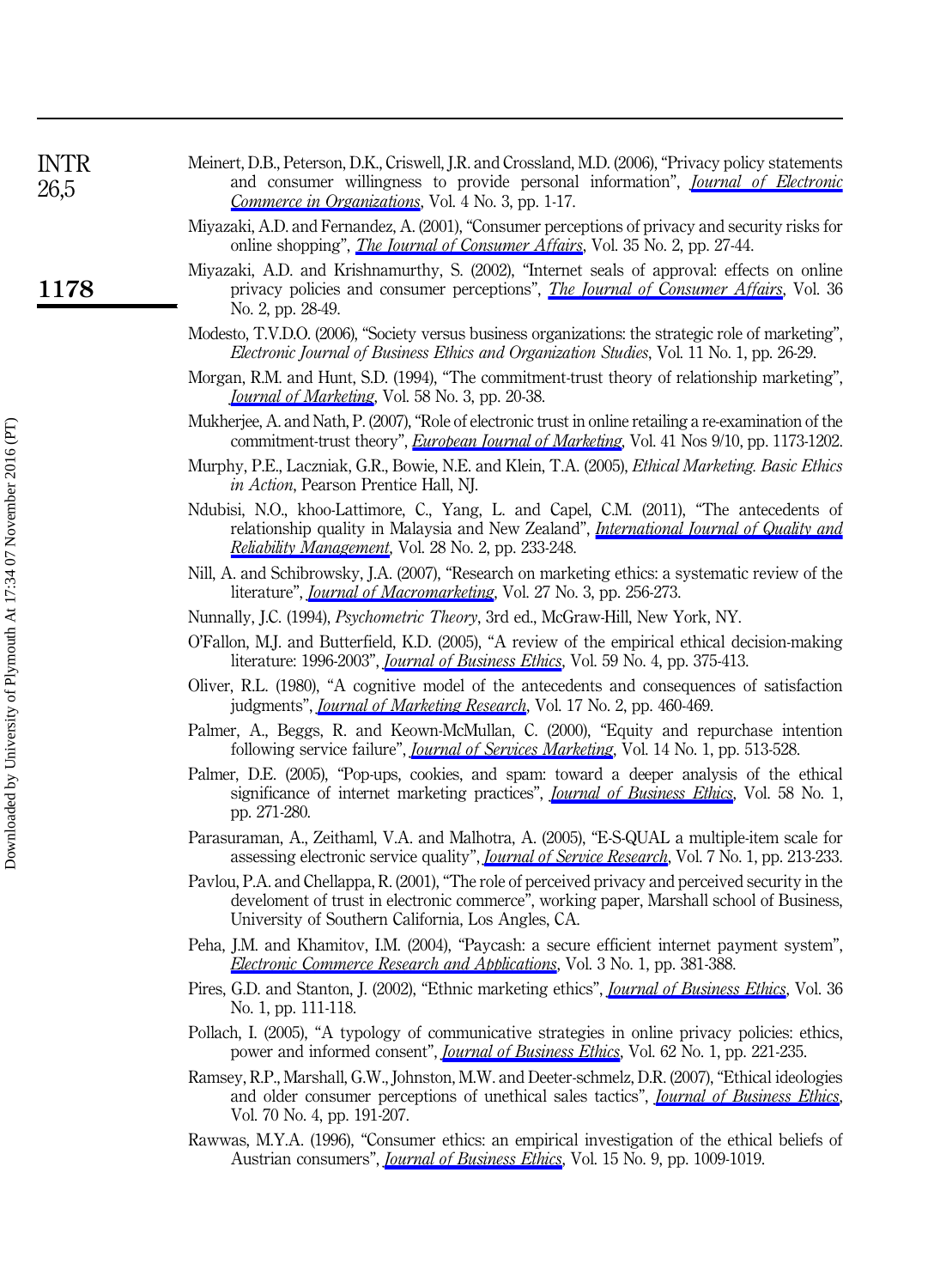- Rawwas, M.Y.A., Patzer, G. and Vitell, S.J. (1998), "A cross cultural investigation of the ethical values of consumers: the potential effect of war and civil disruption", *[Journal of Business](http://www.emeraldinsight.com/action/showLinks?crossref=10.1023%2FA%3A1005788421138&isi=000072343500008) [Ethics](http://www.emeraldinsight.com/action/showLinks?crossref=10.1023%2FA%3A1005788421138&isi=000072343500008)*, Vol. 17 No. 4, pp. 435-448. **Online** retailing ethics
- Rest, J.R. (1986), Moral Development: Advances in Research and Theory, Praeger Publishers, New York, NY.
- Riquelme, I.P. and Román, S. (2014), "Is the influence of privacy and security on online trust the same for all type of consumers", **[Electron Markets](http://www.emeraldinsight.com/action/showLinks?crossref=10.1007%2Fs12525-013-0145-3)**, Vol. 24 No. 5, pp. 135-149.
- Roman, S. (2003), "The impact of ethical sales behaviour on customer satisfaction, trust and loyalty to the company: an impirical study in the financial service industry", *Journal of* Business Ethics, Vol. 19 No. 1, pp. 915-949.
- Roman, S. (2007), "The ethics of online retailing: a scale development and validation from the consumers' perspective", *[Journal of Business Ethics](http://www.emeraldinsight.com/action/showLinks?crossref=10.1007%2Fs10551-006-9161-y)*, Vol. 72 No. 1, pp. 131-148.
- Román, S. and Ruiz, S. (2005), "Relationship outcomes of perceived ethical sales behavior: the customer's perspective", *[Journal of Business Research](http://www.emeraldinsight.com/action/showLinks?crossref=10.1016%2Fj.jbusres.2003.07.002&isi=000227737000006)*, Vol. 58 No. 4, pp. 439-445.
- Roman, S. and Cuestas, P.J. (2008), "The perceptions of consumers regarding online retailers' ethics and their relationship with consumers' general internet expertise and word of mouth: a preliminary analysis", *[Journal of Business Ethics](http://www.emeraldinsight.com/action/showLinks?crossref=10.1007%2Fs10551-007-9645-4&isi=000260617500004)*, Vol. 83 No. 4, pp. 641-656.
- Sarma, N.N. (2007), "Ethics in retailing perceptions of management and sales personnel", Proceedings of the International Marketing Conference on Marketing & Society, IIMK, Kozhikode, pp. 61-68.
- Schlegelmilch, B.B. and Öberseder, M. (2010), "Half a century of marketing ethics: shifting perspectives and emerging trends", *[Journal of Business Ethics](http://www.emeraldinsight.com/action/showLinks?crossref=10.1007%2Fs10551-009-0182-1&isi=000275991400001)*, Vol. 93 No. 1, pp. 1-19.
- Schwaig, K., Segars, A., Grover, V. and Fiedler, K. (2013), "A model of consumers' perceptions of the invasion of information privacy", *[Information & Management](http://www.emeraldinsight.com/action/showLinks?crossref=10.1016%2Fj.im.2012.11.002)*, Vol. 50 No. 2, pp. 1-12.
- Sen, S., Bathtacharya, C.B. and Korschun, D. (2006), "The role of corporate social responsibility in strengthening multiple stakeholder relationships: a field experiment", *[Journal of The](http://www.emeraldinsight.com/action/showLinks?crossref=10.1177%2F0092070305284978&isi=000237112100008)* [Academy of Marketing Science](http://www.emeraldinsight.com/action/showLinks?crossref=10.1177%2F0092070305284978&isi=000237112100008), Vol. 34 No. 2, pp. 158-166.
- Shanahan, K.J. and Hyman, M.R. (2003), "The development of a virtue ethics scale", *[Journal of](http://www.emeraldinsight.com/action/showLinks?crossref=10.1023%2FA%3A1021914218659) [Business Ethics](http://www.emeraldinsight.com/action/showLinks?crossref=10.1023%2FA%3A1021914218659)*, Vol. 42 No. 1, pp. 197-208.
- Sherwin, D.S. (1983), "The ethical roots of the business system", *Harvard Business Review*, Vol. 61 No. 2, pp. 183-192.
- Singh, T. and Hill, M.E. (2003), "Consumer privacy and the internet in Europe: a view from Germany", *[Journal of Consumer Marketing](http://www.emeraldinsight.com/action/showLinks?system=10.1108%2F07363760310506175)*, Vol. 20 No. 2, pp. 634-651.
- Singhapakdi, A., Sirgy, J.M., Lee, D.J. and Vitell, S.J. (2010), "The effects of ethics institutionalization of marketing managers: the mediating role of implicit institutionalization and the moderating role of socialization", *[Journal of Macromarketing](http://www.emeraldinsight.com/action/showLinks?crossref=10.1177%2F0276146709352216&isi=000282467800007)*, Vol. 30 No. 1, pp. 77-92.
- Siponen, M., Mahmood, A. and Pahnila, S. (2014), "Employees' adherence to information security policies: an exploratory field study", *[Information & Management](http://www.emeraldinsight.com/action/showLinks?crossref=10.1016%2Fj.im.2013.08.006&isi=000333730300004)*, Vol. 51 No. 2, pp. 217-224.
- Smith, A.K., Bolton, R.N. and Wagner, J. (1999), "A model of customer satisfaction with", *[Journal](http://www.emeraldinsight.com/action/showLinks?crossref=10.2307%2F3152082&isi=000081965400005)* [of Marketing Research](http://www.emeraldinsight.com/action/showLinks?crossref=10.2307%2F3152082&isi=000081965400005), Vol. 36 No. 1, pp. 356-372.
- Strutton, D., Pelton, L.E. and Ferrell, O.C. (1997), "Ethical behaviour in retail settings: is there a generation gap", [Journal of Business Ethics](http://www.emeraldinsight.com/action/showLinks?crossref=10.1023%2FA%3A1017991525118&isi=A1997WJ08100010), Vol. 16 No. 1, pp. 87-105.
- Swaidan, Z., Vitell, S.J. and Rawwas, M.Y. (2003), "Consumer ethics: determinants of ethical beliefs of African Americans", *[Journal of Business Ethics](http://www.emeraldinsight.com/action/showLinks?crossref=10.1023%2FA%3A1025068902771&isi=000184507900007)*, Vol. 46 No. 2, pp. 175-186.
- Tax, S.S. and Brown, S.W. (1998), "Recovering and learning from service failure", Sloan Management Review, Vol. 40 No. 1, pp. 75-88.